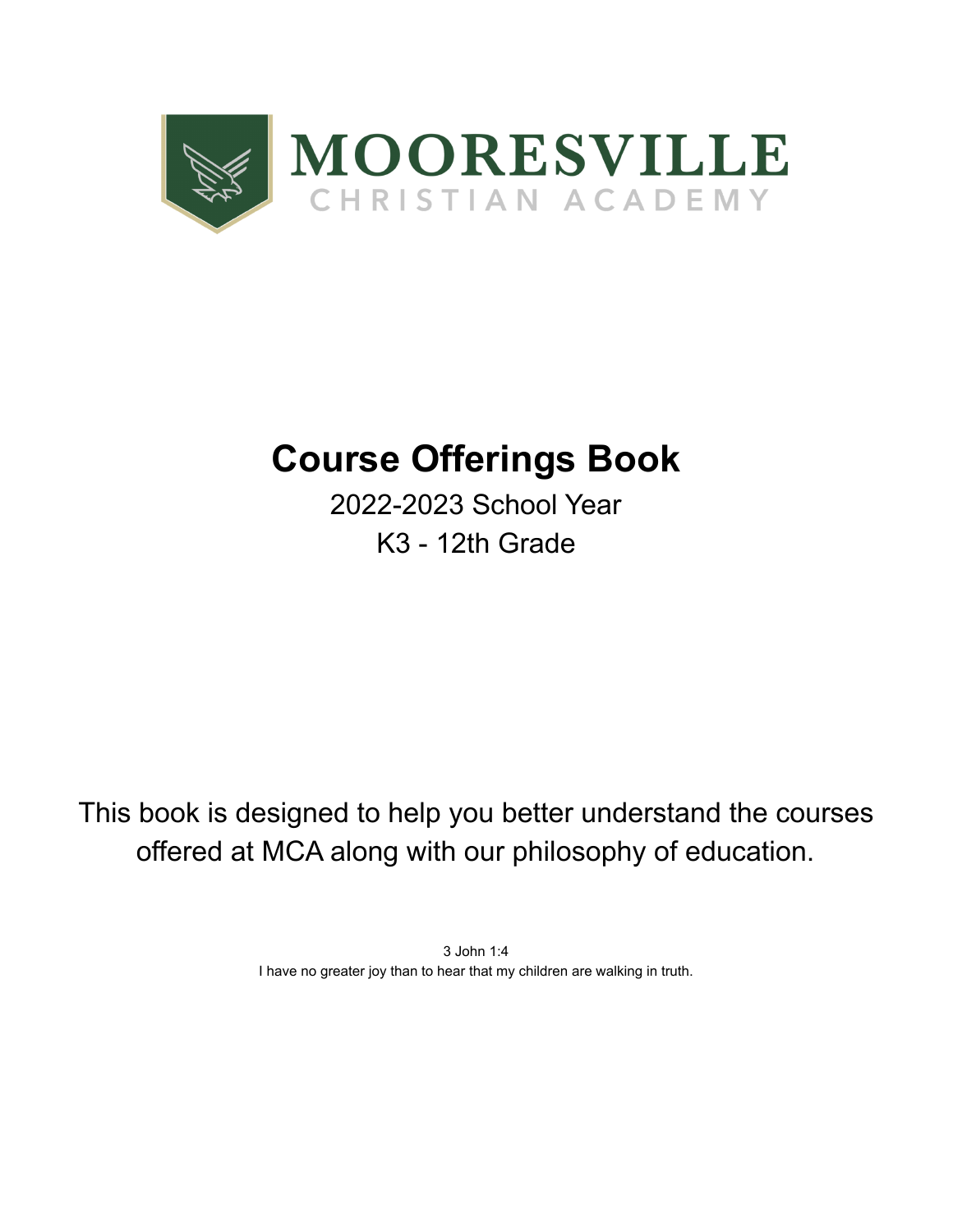# Table of Contents

| <b>Section</b>                                 | Page                    |
|------------------------------------------------|-------------------------|
|                                                |                         |
| Vision                                         | $\overline{2}$          |
| Mission                                        | $\overline{2}$          |
| Purpose                                        | $\overline{2}$          |
| <b>Statement of Faith</b>                      | $\overline{2}$          |
| <b>Theological Distinctives</b>                | $\overline{\mathbf{3}}$ |
| <b>Student Outcomes</b>                        | 4                       |
| Preschool - PK3                                | 5                       |
| Preschool - PK4                                | 6                       |
| Kindergarten                                   | 7                       |
| 1st Grade                                      | 8                       |
| 2nd Grade                                      | 9                       |
| 3rd grade                                      | 10                      |
| 4th Grade                                      | 11                      |
| <b>Middle/High School Subjects</b>             |                         |
|                                                |                         |
| English<br><b>Mathematics</b>                  | $12 - 13$               |
|                                                | 13                      |
| Science                                        | 14                      |
| History                                        | 15-16                   |
| <b>Bible</b>                                   | $16 - 17$               |
| Spanish                                        | 18                      |
| Electives                                      | $19 - 20$               |
| <b>High School Courses</b>                     | 21                      |
| <b>Extra-Curricular Activities</b>             | 22                      |
| <b>Grading Scale</b>                           | 23                      |
| Discipline                                     | $23 - 25$               |
| Dress Code - Preschool and Elementary          | 26                      |
| Dress Code - Intermediate/Jr. High/High School | 27                      |
| Arrival/Dismissal Times                        | 28                      |
| <b>School/Parent Relations</b>                 | 28                      |
| Volunteer Program                              | 29                      |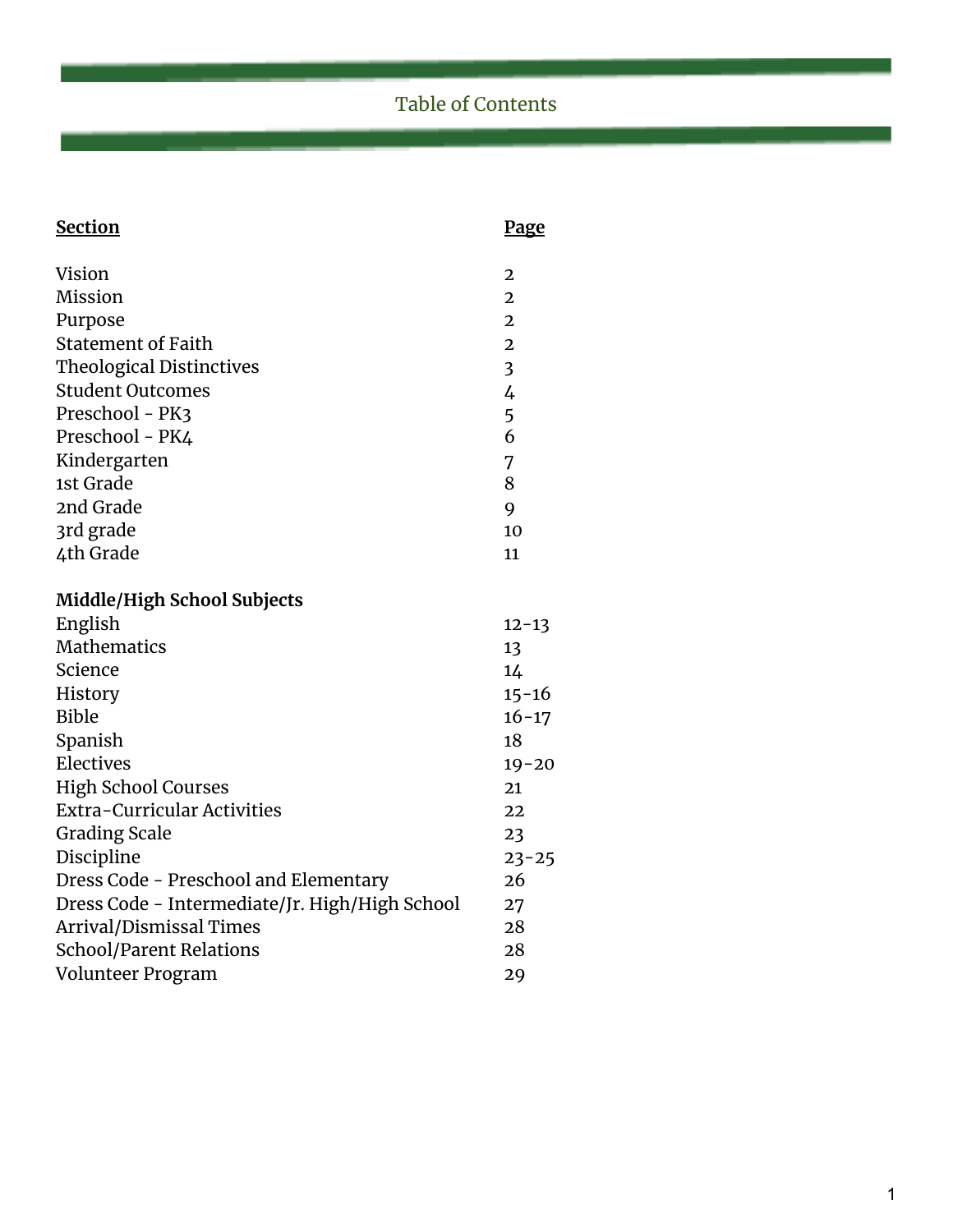# VISION

To influence and impact the students, families, and the surrounding community, by promoting distinctive, God honoring, Christ exalting, educational culture.

# MISSION

Complementing Christian families and churches, by providing an excellent Christ-centered education, preparing young people to grow in faith, scholarship, leadership, and stewardship.

# PURPOSE

MCA is formed to offer spiritual training that is aimed at bringing the student into a correct relationship with God through Jesus Christ, while maintaining a strong academic program.

# STATEMENT OF FAITH

- 1. We believe the Bible to be the inspired and only infallible authoritative Word of God. (2 Timothy 3:16, 2 Peter 1:21)
- 2. We believe that there is only one God, eternally existent in three persons: Father, Son, and Holy Spirit. (Genesis 1:1, Matthew 28:19; John 10:30)
- 3. We believe in the deity of our Lord Jesus Christ (John 10:33); His virgin birth (Isaiah 7:14, Matthew 1:23, Luke 1:35); His sinless life (Hebrews 4:15, 7:26); in His miracles (John 2:11); His vicarious and atoning death (1 Corinthians 15:3, Ephesians 1:7, Hebrews 2:9); His resurrection (John 11:25, 1 Corinthians 15:4); His ascension to the right hand of the Father (Mark 16:19); His personal return in power and glory (Acts 1:11, Revelation 19:11).
- 4. We believe in the absolute necessity of regeneration by the Holy Spirit for salvation because of the exceeding sinfulness of human nature, and that men are justified on the single ground of faith in the shed blood of Christ and that only God's grace and through faith alone we are saved (John 3:16-19, Romans 3:23, 5:8-9, Ephesians 2:9-10, Titus 3:5).
- 5. We believe in the resurrection of both the saved and the lost; they that are saved unto the resurrection of life, and they that are lost unto the resurrection of damnation (John 5:28-29).
- 6. We believe in the spiritual unity of believers in our Lord Jesus Christ (Romans 8:9, 1 Corinthians 12:12-13, Galatians 3:26-28).
- 7. We believe in the present ministry of the Holy Spirit by whose indwelling the Christian is enabled to live a godly life (Romans 8:13-14, 1 Corinthians 3:16, 6:19- 20, Ephesians 4:30).
- 8. We believe in the creation of man by the direct act of God. (Genesis 1:26-28; Genesis 5:1-2).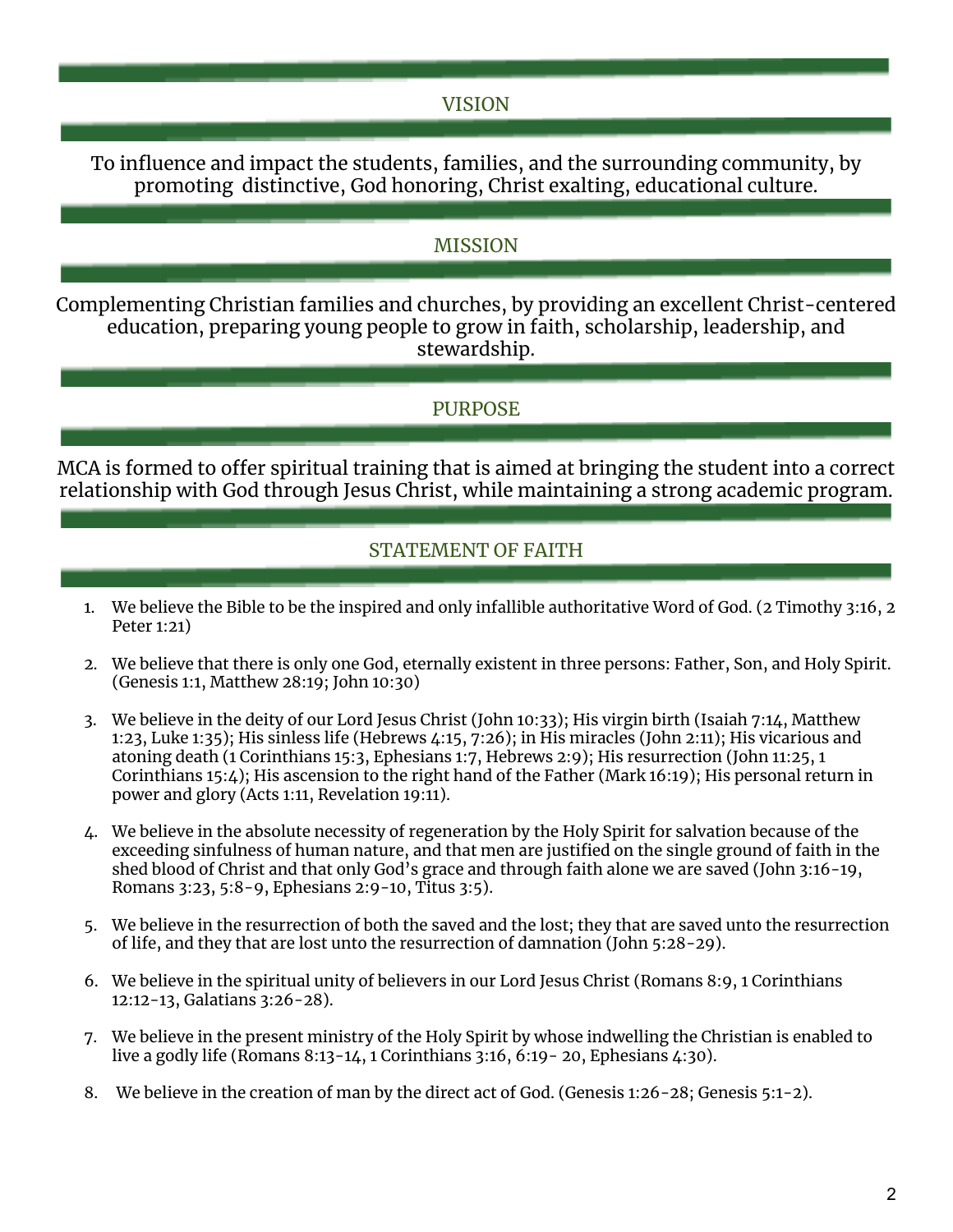# THEOLOGICAL DISTINCTIVES

- 1. A devotion to the Glory of God and the exaltation of Christ as king of over all things.
- 2. A dedication to teaching a unified view of life and the world, abolishing the concept of the sacred versus secular, with genuine understanding of God, creation, man, fall and restoration.
- 3. A reliance upon God's objective revelation to man as found in the holy, inspired and inerrant word of God. The Scriptures are both the only authority for life and faith and the lens through which we interpret the rest of creation.
- 4. A conviction in a transcendent and unchanging moral law, grounded in the character and nature of the holy and triune God.
- 5. A belief that beauty and value permeates every field of study and human action and must be integrated throughout all educational programs.
- 6. A certainty that Christianity gives meaning and purpose to all things; including creation, education, history, suffering, vocation, etc.
- 7. A confidence that all individuals are created in the image of God and reflect the glory of the creator in all things. Each person has a meaningful calling in life that becomes clear through teaching, mentoring and discipleship.
- 8. A commitment to the mind, the heart, and the life of an individual. All three make up true and living faith. MCA is committed to an academically rigorous curriculum, founded upon strong relationships between faculty and students, as well as training in the application of truth. We do not teach merely facts but work to integrate the minds, hearts, and wills of students as they learn and mature.
- 9. An understanding that true Christian growth will lead to flourishing communities and cultural engagement.
- 10. A certainty that God wonderfully and immutably creates each person as male or female, and that these two distinct, complementary genders together reflect the image and nature of God.
- 11. A certainty that God created marriage to be exclusively the union of one man and one woman, and that sexual activity is to occur exclusively within that union.
- 12. A certainty that all human life is sacred and created by God in His image. Human life is of inestimable worth in all its dimensions, including pre-born babies, the aged, the physically or mentally challenged, and every other stage or condition from conception through natural death.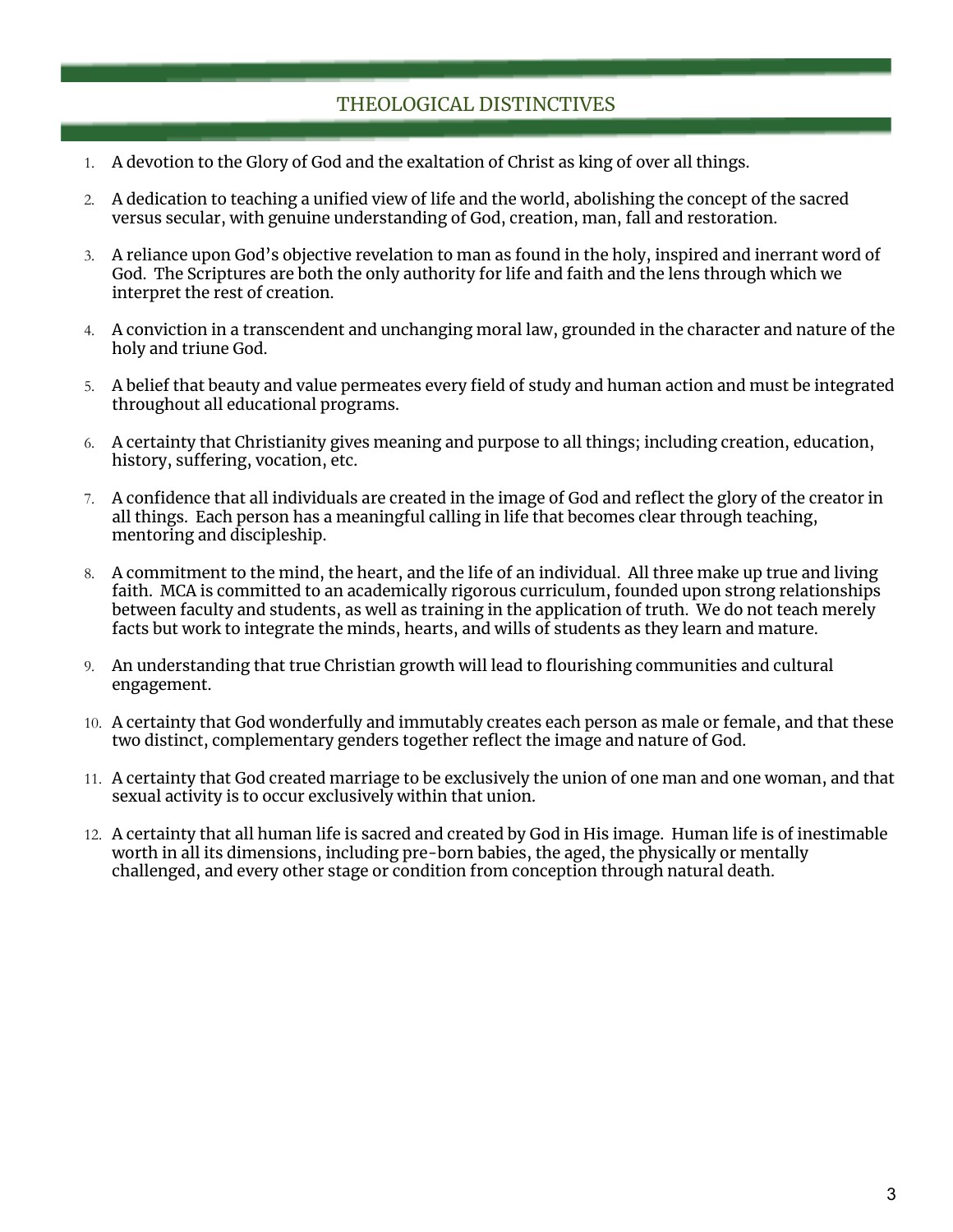# Student Outcomes

- **1. Christian Truth and Doctrine:** Students will learn to think and live from a Biblical perspective, applying Biblical truth to all of life. Each student will understand the Gospel message of Jesus Christ and be given the opportunity to receive God's message of salvation.
- 2. **Moral Thought:** Students will grow in their understanding of moral truth and reasoning. They will practice and exhibit moral and critical thinking as they grow and mature.
- **3. Beauty and Value:** Students will learn and grow in appreciation for the beauty and value that permeates all life as they pursue academic understanding.
- **4. Passion for Learning:** Students will demonstrate a growing passion for life-long learning, academic inquiry and academic preparedness.
- 5. **Relationships (Family, Church, Friends and Neighbors):** Students will understand and participate in healthy, committed relationships. They will learn to recognize the worth and value of every human being, especially those who are weak and in need.
- 6. R**espect:** Students will learn and practice respect towards one and another and those in authority.
- 7. **Communication:** Students will be effective in written, oral and media communication.
- **8. Stewardship (Physical care; Environment):** Students will understand and practice stewardship in all things, including care for their physical bodies, time, finances and the created world.
- **9. Historical Perspective**: Students will recognize and appreciate their place in human and church history. They will understand their choices and actions are significant and have consequences at all times.
- 10. **Cultural Engagement**: Students will see themselves as part of the larger community and display a desire for service and cultural awareness.

# **Assessments**

MCA teachers will be evaluated by their students using different strategies from project based learning to a written test. Teachers are encouraged to be cognizant of the different learning styles and to adjust their evaluation to reflect all of the different options. These could include an oral presentation, essay, quiz or test, final project, or another way to evaluate the mastery of the material.

# **Classroom Presentation**

MCA teaching staff are professionally licensed in their field of study, and each student has a different learning style. With this in mind, material should be taught by lecture, project base, exploratory, memorization, fact finding, etc. MCA teachers use up to date manipulatives and strategies to help each individual student learn in their classroom.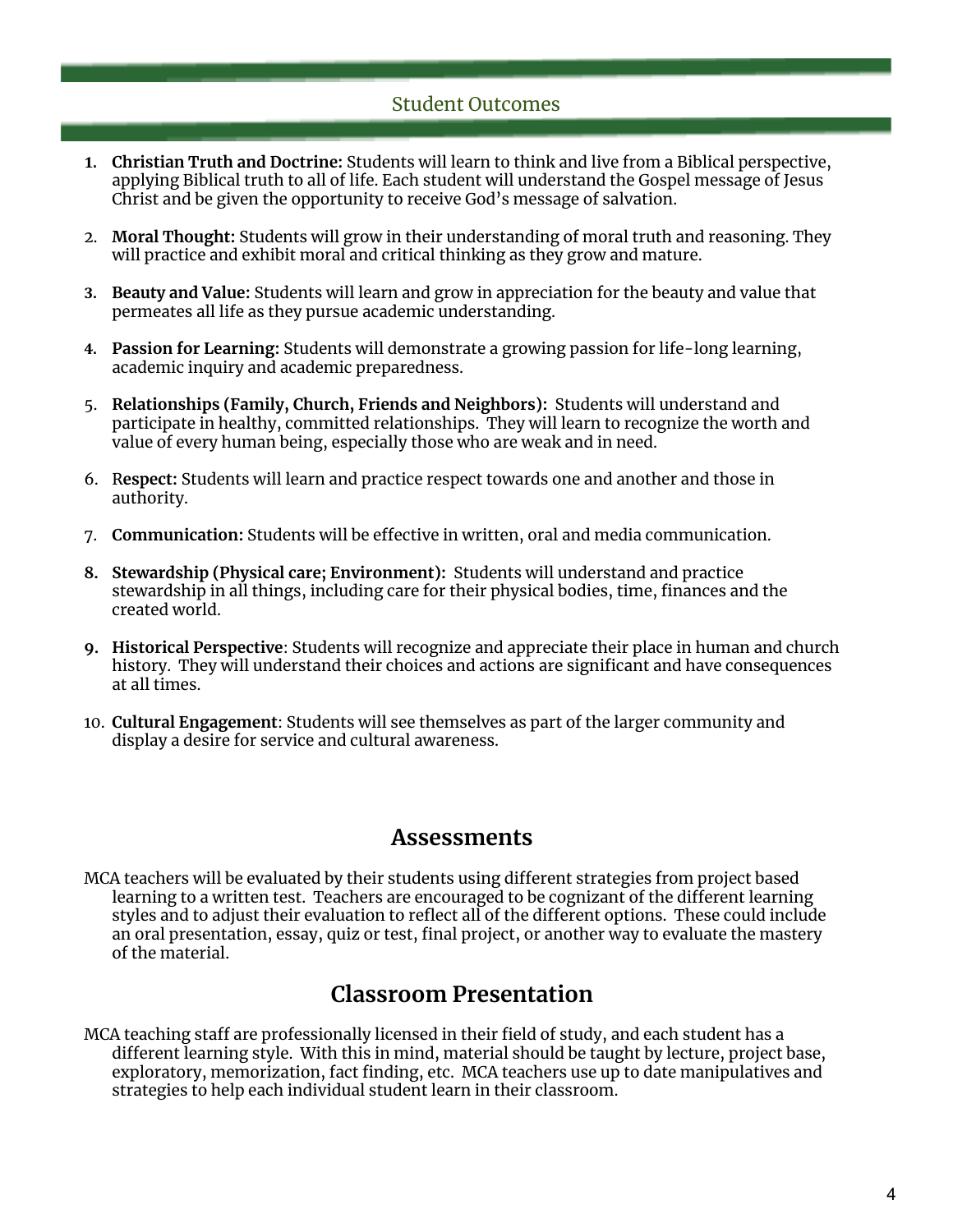# Preschool - PK3

#### **Letters**

- Recognize letters in name
- Have been exposed to learning activities with each letter
- Can find name in the classroom

#### **Math**

- Recognize numbers are different than letters
- Knows shapes- circle, square, rectangle, triangle, oval, star, heart, diamond
- Count objects up to 10
- Count from 1-20
- Recognizes colors-red, orange, yellow, green, blue, purple, pink, brown, black, white
- Able to sort by color and shape
- Beginning pattern skills

#### **Writing/Fine Motor Skills**

- Trace on a dotted line
- Color and mark with controlled motions
- Beginning cutting skills
- Write first name
- Make shapes and draw a person

#### **Language Development**

- Participate in group discussion
- Answer questions about subject
- Begin to express ideas
- Sing/Say months of the year
- Sing/Say days of the week
- Begin to recite pledges to: American, Christian, and Bible flags

#### **Social Development**

- Say polite words
- Kind to others
- Share with classmates
- Take turns
- Listen when others are speaking
- Follow directions

#### **Spiritual Development**

- Learn weekly Bible stories from the Old & New Testament
- Pray at start of day and before meals
- Worship everyday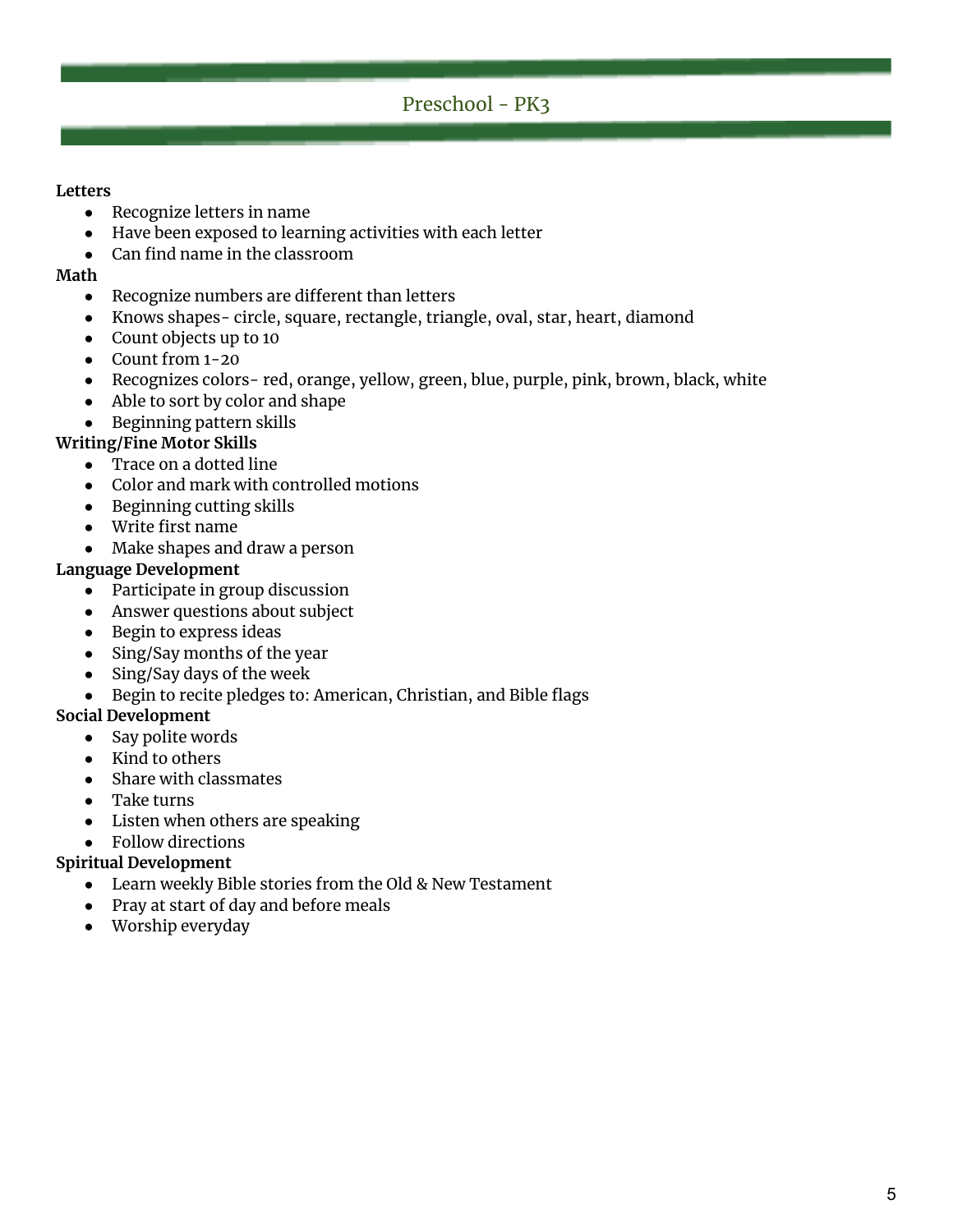# Preschool- PK4

#### **Letters**

- Recognize capital and lowercase letters
- Say sound for all letters
- Blend consonant & vowel together
- Read a one vowel word

#### **Math**

- Recognize numbers 1-20
- Put numbers 1-20 in order
- Count objects up to 20
- Count from 1-100
- Introduction to the following math concepts: Classifying/Sorting, Ordinal Numbers, Shape attributes, Weight, Capacity, Length, Measurement, Time, Addition, Calendar, Money, Subtraction, 2D & 3D Shapes

#### **Writing/Fine Motor Skills**

- Trace on a dotted line
- Color within the lines
- Cut properly and stay on the lines
- Write first name
- Write numbers 1-20
- Write capital and lowercase letters

#### **Language Development**

- Participate in group discussion
- Answer questions about subject
- Express ideas well
- Sing/Say months of the year
- Sing/Say days of the week
- Recite pledges to: American, Christian, and Bible flag

#### **Social Development**

- Say polite words
- Kind to others
- Share with classmates
- Take turns
- Listen when others are speaking
- Follow directions

#### **Spiritual Development**

- Memorize all 66 books of the Bible.
- Learn weekly Bible stories from the Old & New Testament
- Pray at the start of each day & before meals
- Worship everyday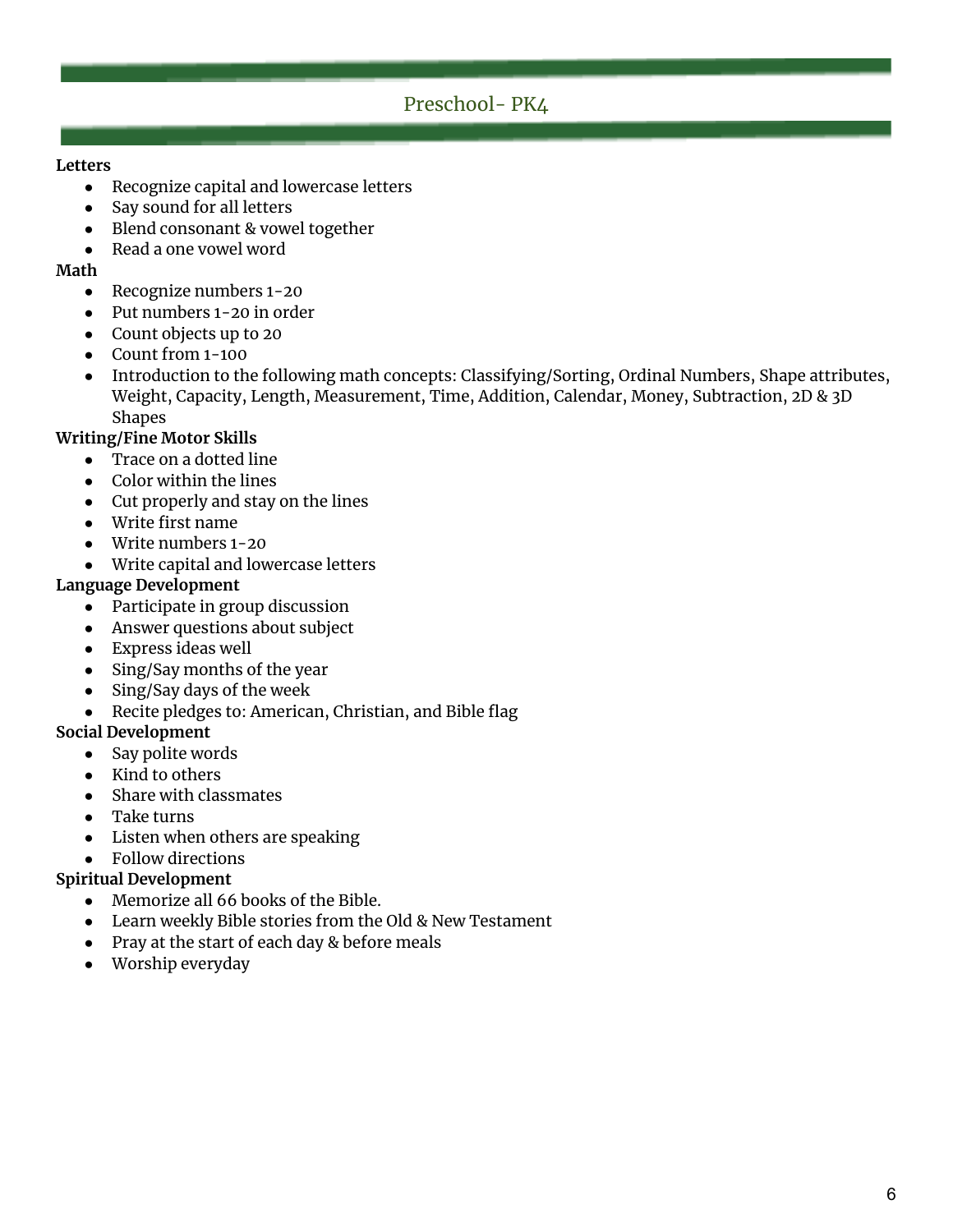# Kindergarten

### **Reading**

- Read short vowel and long vowel words and special sounds in isolation and in early readers.
- Answer questions regarding things read to them as well as things they read to assess comprehension.

#### **Phonics**

- Identify capital and lowercase letters of the alphabet and their sounds.
- Memorize, identify and read long and short vowel sounds as well as simple special sounds in isolation, blends, and words.
- Identify rhyming words, syllables, words, onset sounds, rimes, and word families.

#### **Spelling**

- By 4th quarter practice spelling, writing, and identifying ten simple words a week.
- Correctly spell the ten words each week on a test.

#### **Language**

- Through books, conversations, study of various topics, etc. expand vocabulary.
- Ask and answer open-ended questions requiring deeper thinking.
- Retell familiar stories in sequential order while being able to express comprehension of author, illustrator, setting, characters, and plot.
- Express thoughts in journals using pictures, letters, invented spelling, words, and short sentences.

#### **Writing**

- Write uppercase and lowercase letters of the alphabet, correctly shaping and spacing the letters of the words.
- Write words from left to right and top to bottom on a page.
- Use words and pictures to narrate a single event or simple story, arranging ideas in order.
- Writings will be recorded in journals, worksheets, and projects.
- Handwriting will not be for a grade until 3rd quarter.

#### **Math**

- Count by 1s, 5s, and 10s to 120.
- Have a good grasp of numbers including counting them and writing how many, comparing numbers/quantities as more/less/equal, give numbers that are "one more", "ten less", etc.
- Understanding place value of ones, tens, hundreds.
- Understanding ordinal placement (first, fifth, last, etc.).
- Adding and subtracting using pictures, objects, and numbers.
- Finding and creating patterns.
- Solving world life problems using math.
- Understand and can describe the differences between 2D and 3D shapes as well as be able to put them together to make different shapes or break them apart into fractions.
- Tell where items are within space (under, between, to the left of, etc.).
- Making sense of abstract concepts such as time, months, days through the use of calendars and clocks.
- Use a variety of methods to compare items (by weight, size, amount, etc.).
- Use various types of data (charts, graphs, etc.) and be able to interpret data to answer questions.

#### **Bible**

- Memorize a Bible verse each week.
- Study persons in the Bible daily.
- Learn God's plan of salvation.
- Learn God's plan for us and how He wants us to act and treat others.
- See God's work daily in His creation.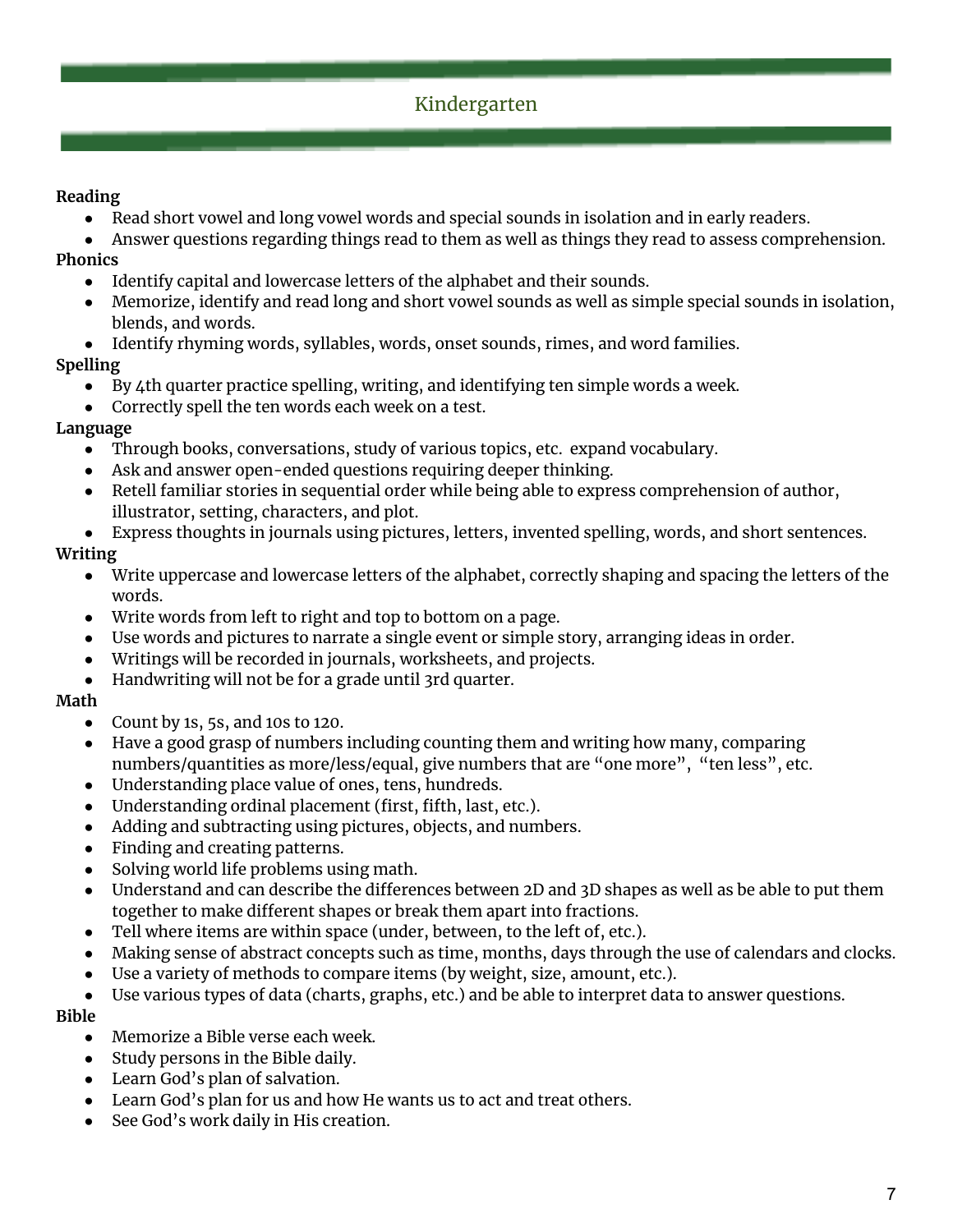# 1st Grade

#### **Reading**

- Read short vowel and long vowel words and words with special sounds with increasing difficulty.
- Complete worksheets to assess comprehension of passages read.

# **Phonics**

- Memorize, identify and read special sounds.
- Identify rhyming words, compound words, contractions and homonyms.
- Identify prefixes, suffixes, root words and divide into syllables.

# **Spelling**

- Practice correctly spelling, writing and identifying ten words each week.
- Correctly spell the ten words each week on a test.

# **Language**

- Identify and label different parts of speech subject noun, verb, adverb, adjective, preposition, object of the preposition, subject pronoun and article adjective.
- Identify synonyms, antonyms, common and proper nouns.
- Begin learning how to use proper capitalization, punctuation and spacing when writing.
- Write a complete paragraph.

# **Writing**

- Write in journals every morning answering a question that is given.
- Write and capitalize a title.
- Write about a variety of topics throughout the year.

# **Handwriting**

- Continue to practice writing on the lines and forming letters correctly.
- Learn D'Nealian writing which is a transition to cursive writing.

# **Math**

- Count by 1s, 2s, 3s, 5s, and 10s.
- Count on from any given number and correctly write any number into the thousands.
- Add and subtract 3 or 4 digits and add and subtract numbers into the thousands.
- Tell time to 5 minutes, identify A.M. and P.M. and read a calendar.
- Write numbers in expanded form, use  $\langle \rangle$  = to compare sets.
- Read a graph, a line plot, and count tally marks.
- Estimate and measure length and height; correctly use inches, feet, and yard; measure capacity using ounces and pounds; read temperature in degrees fahrenheit.
- Identify 1 more or less and 10 more or less.
- Identify penny, nickel, dime, quarter, half-dollar and dollar; add money.
- Multiply by  $0, 1, 2, 5$  and 10 and begin the concept of division.
- Identify 2D and 3D shapes and prisms; compose and decompose shapes; measure perimeter.
- Divide into equal parts, compare fractions, and correctly write fractions.

#### **Bible**

- Memorize a Bible verse each week.
- Study persons in the Bible.
- Learn God's plan of salvation.
- Learn God's plan for us and how He wants us to act and treat others.
- Learn to find passages in the Bible.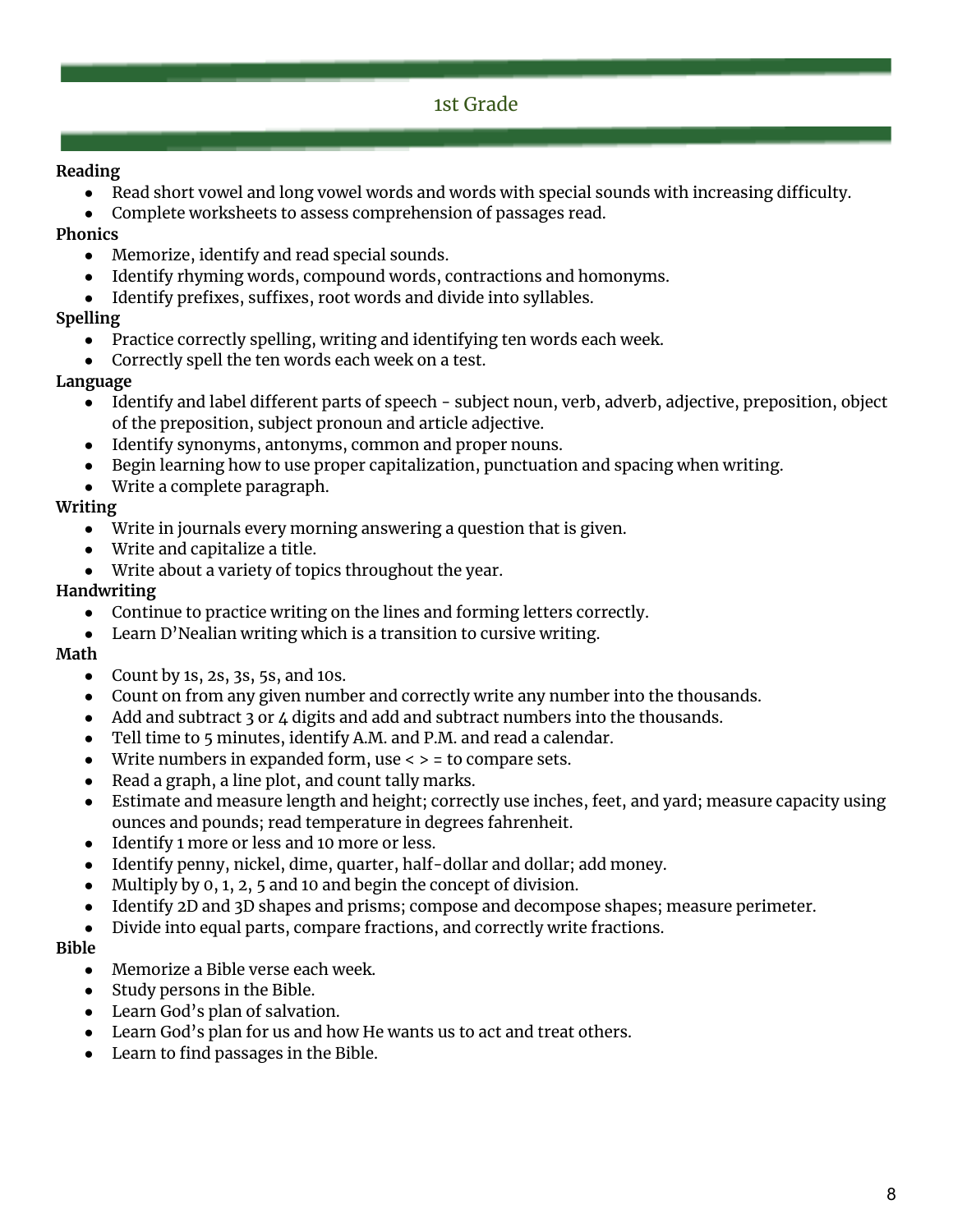#### **Reading**

Students study letter-sound associations and syllable patterns with an emphasis on word families. To ensure comprehension and to develop higher-order thinking skills, reading selections incorporate questions on four levels—literal, interpretive, critical, and appreciative. Students become fluent readers and begin to read with understanding.

#### **Phonics/Spelling**

Students develop an understanding of phonics and word structure. Spelling words are also incorporated in our literature selections.

#### **Language**

Students are instructed to construct complete sentences with correct punctuation and capitalizations as well as use appropriate parts of speech. Students begin learning to write for different purposes including descriptive informative and narrative writing.

#### **Math**

Instruction often uses manipulatives to develop basic understating of place value, addition, subtraction, multiplication, division, fractions and problem-solving.

#### **Science/Health**

We have an inquiry-based science series that provides a hands-on approach and develops critical thinking skills. We study God's world of plants, vertebrates, invertebrates and habitats; discover energy, heat and light, weather and the ocean.

#### **History**

Students learn to appreciate the significance and progression of historical events from Creation to the American Colonial Period to the Revolutionary War. Lessons include the study of maps and landforms, citizenship, and cultures.

#### **Handwriting**

Student writing transitions from D'Nealian printing to cursive writing.

#### **Bible**

Our Bible lessons integrate doctrine into a chronological and thematic study of the Old and New Testaments. Bible characters include Noah, Abraham, Gideon, Samson, Nehemiah, Ruth, Esther, Daniel, Dorcas, Paul, and Jesus. Themes include God is my King, obedience, humility, serving, forgiveness, giving, thankfulness, surrender, stewardship, courage, faith, faithfulness, zeal, priorities, loyalty, joy, and evangelism.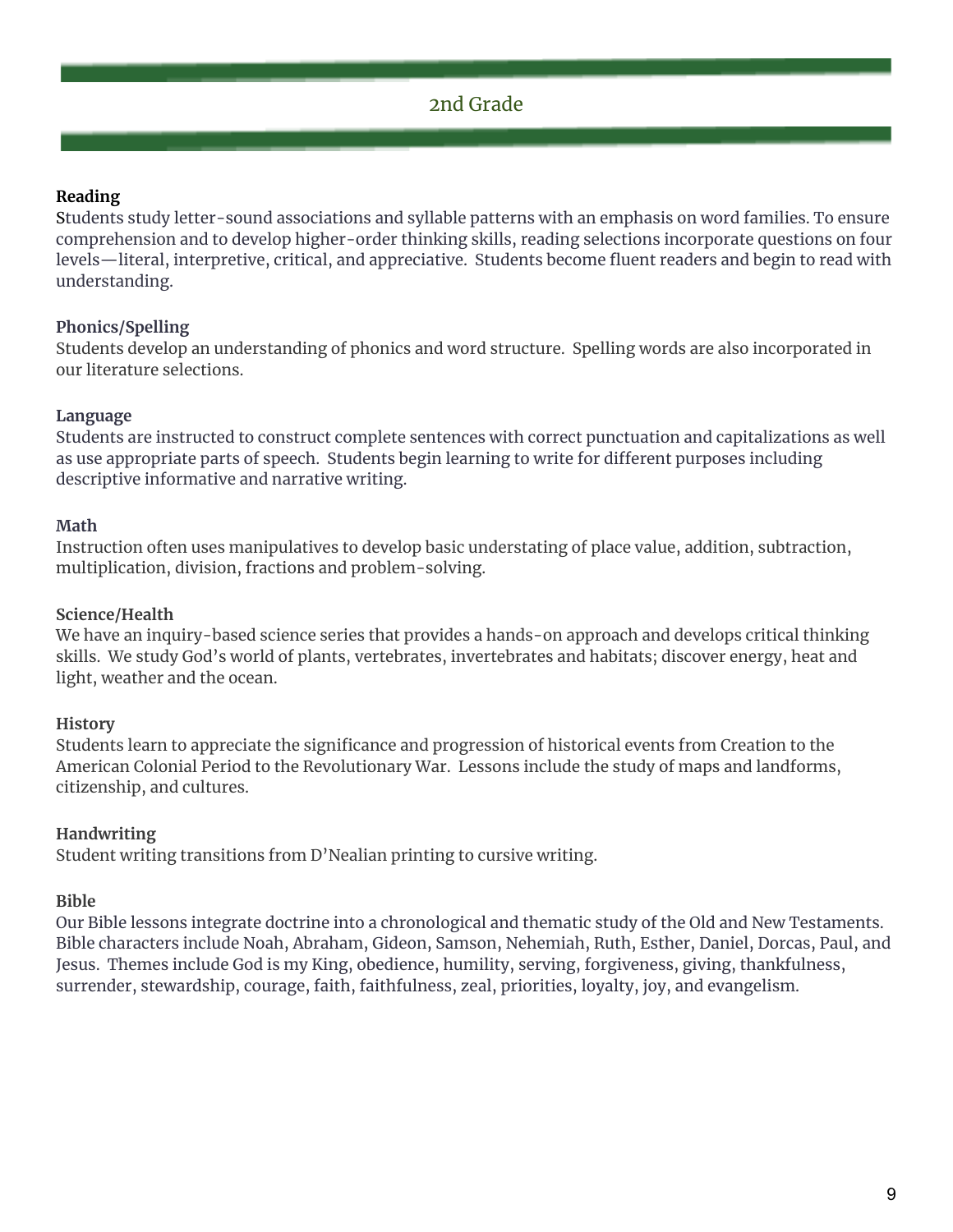#### **Reading**

Contains developmentally appropriate selections from a variety of genres with a progression of difficulty in readability and skills. Bible retellings closely follow the text in Scripture. Students will practice reinforcement skills covered in lessons including application of phonics, vocabulary, comprehension, and composition. Students are assessed in a variety of ways, including: workbook pages, independent reading, group reading, formal evaluations, or book reports.

#### **Vocabulary/Spelling**

Designed to include recognizable and new words that third grade students will come across often. Over the course of a week, students will go through a unit, learning about each word and their definitions, pronunciations, parts of speech, and how they are used in sentences. This curriculum also helps build vocabulary beyond the main word. You will learn about synonyms and antonyms, prefixes, suffixes, roots, and special meanings of words. The hope is that by the end of the year, students will have a broader vocabulary to use in the future. Spelling is similar to vocabulary, where students will learn to spell recognizable and new words for their writing. Each list includes words that are grouped together with a common theme (i.e. Homophones, double consonant words, compound words).

#### **English**

English is the study of words, their relation to each other, and their use in sentences. Students will work on a variety of skills and concepts to practice correct grammar, spelling, punctuation, capitalization, and structure of a sentence. Students are assessed through independent practice sheets and class participation.

#### **Mathematics**

Math 4 Student Worktext (3rd. Edition) develops problem solving skills and teaches students to work out math problems accurately. Each math concept is demonstrated in clear examples before students attempt the exercise problems. Students will gain mastery of multiplication, division, fractions, and geometry. Each chapter concludes with a chapter review and cumulative review to help students retain these math concepts. This math curriculum is designed to challenge students in all aspects of mathematics. Students will develop problem solving skills and learn to work out math problems accurately. Students will gain mastery of place value, multiplication, division, fractions, decimals, and geometry. They will also continue to build on previously learned math skills. This course is designed to prepare students for fourth grade.

#### **Science**

Designed to provide lessons that will keep students engaged in hands-on activities to experience science, develop critical thinking skills through inquiry and investigation, provide grade-level rigor and challenge, learn the processes and language of science, and emphasize biblical worldview development in the mind and heart of each student. Students will learn about science in four different units: Life Science, Physical Science, Earth and Space Science, and the Human Body. This course is designed to prepare students for fourth grade science.

#### **Social Studies**

Integrates civics, culture, economics, geography, and history. Students will study civics and government and evaluate historical events in United States history from the Constitutional Convention through the Civil War, all from a Christian worldview. Students will study the role of significant Christians in American history and their viewpoints on historical events.

#### **Bible**

Study accounts in the Old and New Testaments and encourages solid Bible study skills. Missionary stories and stories from church history are also studied to inspire students and help them apply biblical principles to their everyday lives. Students are introduced to higher thinking skills and encouraged Christlikeness through the practical application of the Bible. Students will memorize and recite several verses throughout the year.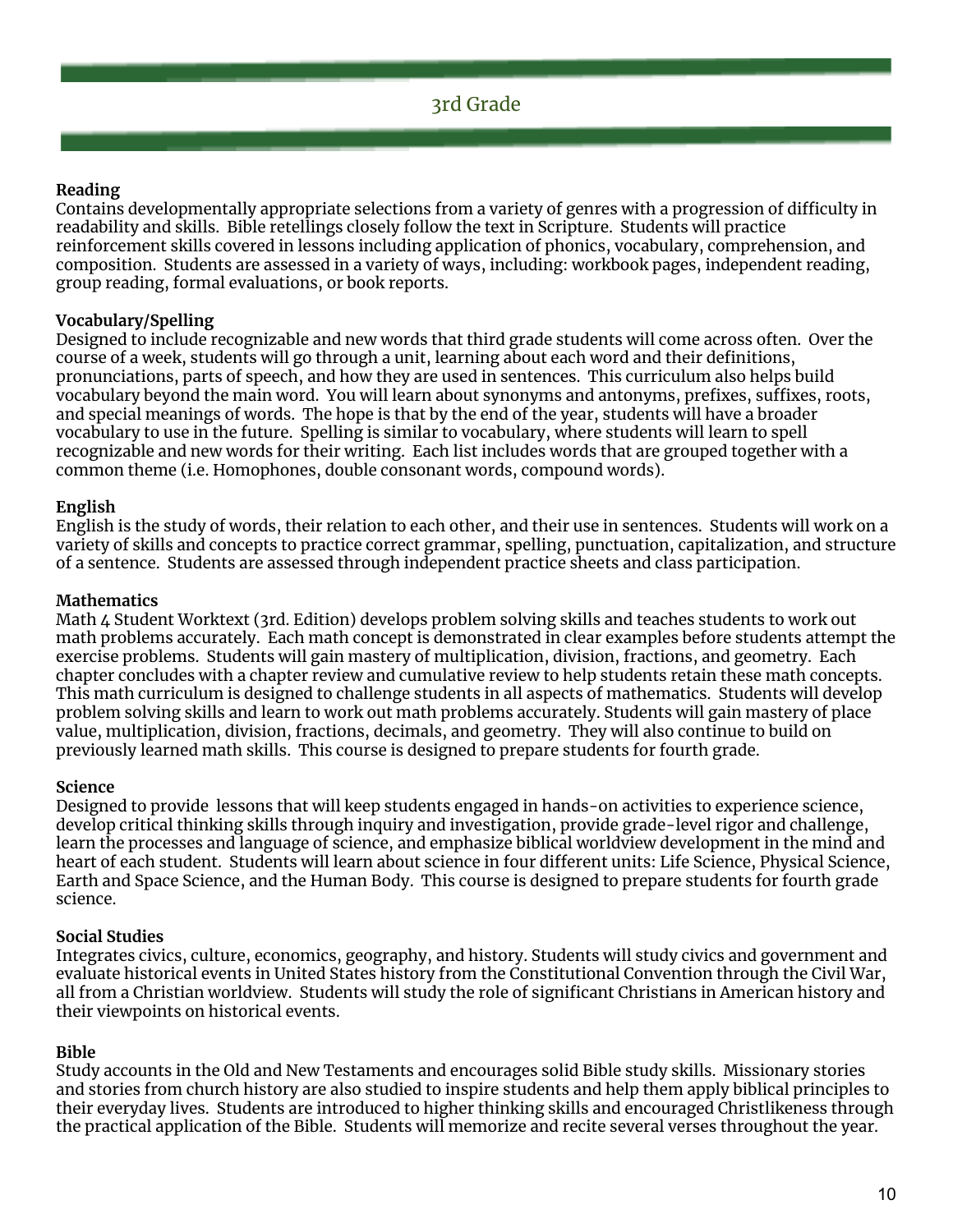#### **Reading**

Reading a variety of genres: realistic fiction, historical fiction, Christian fiction, mystery, biography, autobiography, narrative nonfiction, informational text, procedural text, proverbs, parables, psalm, Bible account, fantasy, folktale, fable, tall tale, myth, poetry, reader's theater, play; Main character, character motives, traits, background, and development; Setting, plot, theme, cause and effect, climax, point of view, conflict, foreshadowing, irony, moral, mood, suspense, good/evil elements, humor, symbol, word play, main idea and supporting details, worldview; Imagery, personification, onomatopoeia, metaphor, simile, exaggeration, dialect, palindrome; Poetry: free verse, haiku, limerick, acrostic, shape poems; rhyme, rhythm.

#### **Language**

*English 4* places an emphasis on English grammar and usage as well as practice with essential reference skills for using dictionaries and encyclopedias. Parts of speech and sentence structures are examined in detail to help students gain a mastery of grammar. The Writing Process is explained step-by-step to be implemented in a variety of writing assignments, such as a personal narrative, a research report, and a business letter.

#### **Math**

Our curriculum builds confidence in working with fractions and increases students' understanding of math concepts by using manipulatives, which help students visualize the ideas discussed. Students will build upon previous math knowledge and be challenged by an optional pre-algebra chapter.

#### **Science**

We allow students to explore creation through an understandable and engaging presentation of text, diagrams, photographs, and illustrations. Students use hands on materials for interactive experiments, projects, and activities.We promote higher-level thinking skills through brief writing exercises. The curriculum discusses a spectrum of scientific fields including ecosystems, plants, insects, the eye, the digestive system, and principles of motion and energy.

#### **History**

We bring to life our history from the founding of America to World War II from a biblical perspective. Students explore Indiana history and geography.

#### **Bible**

Encourages students to read their Bible regularly and learn to listen to His truth. We draw numerous examples from the Bible of people that listened to God and followed His will. Background information and historical context is provided to increase understanding of what life was like in Bible times. Fourth grade stresses the importance of good Bible study skills and explains how to develop these skills, while encouraging Christlikeness in the lives of students.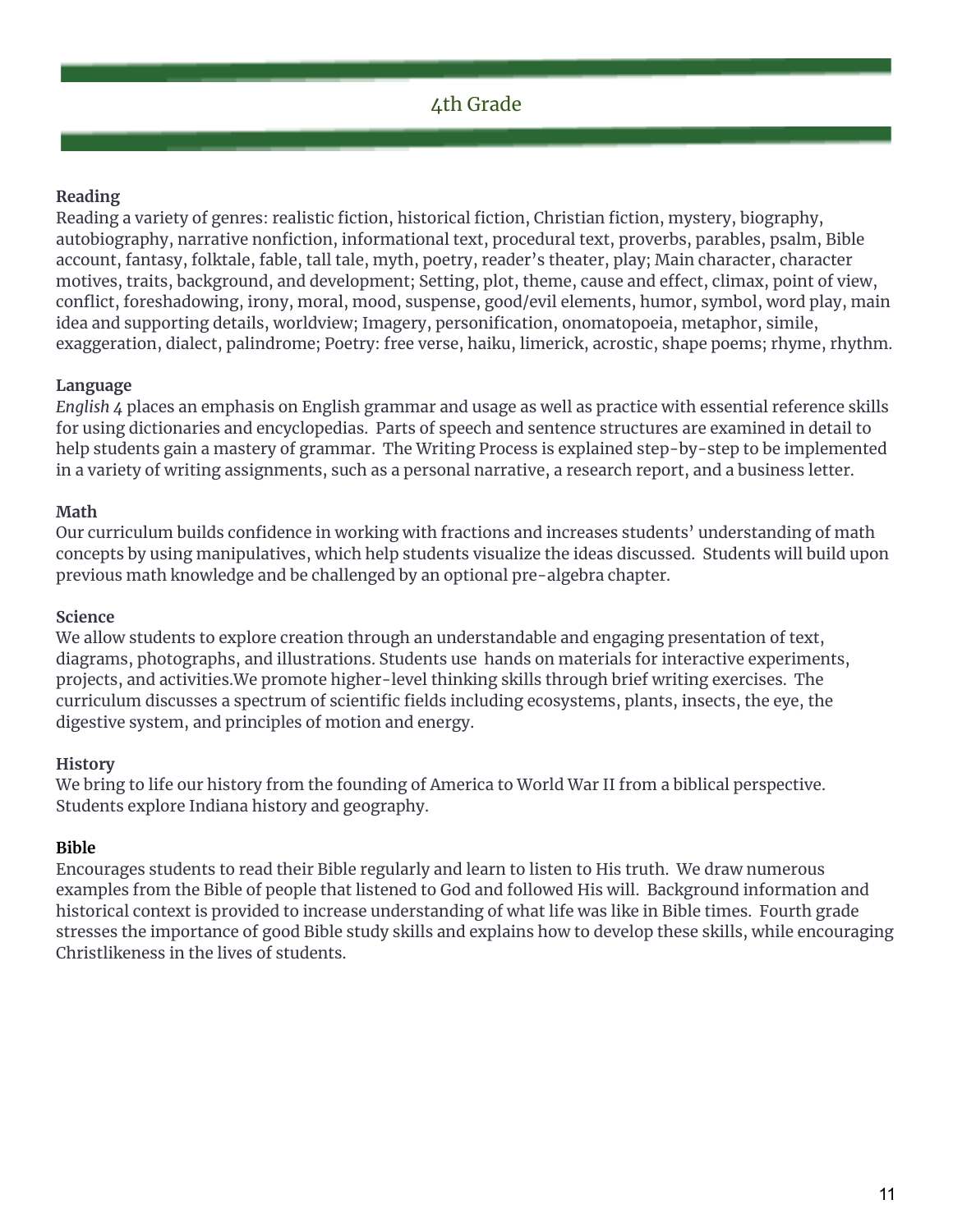#### **5th grade**

Students will read both fiction and non-fiction literature and complete different writing projects throughout the year. They will read a novel and an historical narrative book together as a class, choose a non-fiction book to read individually, and another "student choice" book. Each book will have accompanying projects, reports, quizzes and tests that will sharpen student's reading comprehension and expose them to interdisciplinary vocabulary and studies. They also focus on poetry, writing projects, spelling, vocabulary, and grammar which will build their reading skills and writing abilities. New writing skills students will learn will be focused on persuasive, informative, and narrative writing composition styles. Students will continue to learn the structural functions of sentences and paragraphs using proper conventions to synthesize ideas in comparing and contrasting the themes within literature.

#### **6th grade** Students read *A*

*Father's Promise*, *Holes,* and *Carry On, Mr. Bowditch*. They also create a journal explaining the "real" story of *Holes* as told from a new perspective and a different person's point of view. Sixth grade students take an additional course to work on perfecting their writing skills and critical thinking. The writing course includes skills such as proofreading, organization, transitions, descriptive language, and editing. It includes creative writing as well as persuasive, informative, and expository writing. The focus in sixth grade is on argumentative writing and creating clear statements based on research from credible sources in support of a specific point of view. The students also learn to change their style of writing depending on their purpose and the intended audience.

**7th grade** Students read Students read Students read Students read Students read Students read Students read Students read Students read Students read Students read Students read Students read Students read Students read

four novels over the course of the year. Two books, *The Magician's Nephew* and *The Lion, The Witch, and The Wardrobe,* are authored by C.S. Lewis. They also have the opportunity to choose two books on their own to read. Seventh graders improve their reading strategies as they learn the structural elements of a story. They discover how the author develops characters in the story. They learn to answer questions of different complexities using textual evidence to support their answers. Students continue to use *Shurely English* to become proficient with grammar, and they use their grammar skills in writing expository, persuasive, and argumentative pieces. Seventh graders spend nine weeks focusing on poetry, and they create a poetry binder that includes their own writings. The culmination of the nine weeks is a Poetry Cafe where students experience the joy of sharing poems with each other.

**8th** grade Students build on Students build on Students build on Students build on Students build on Students build on Students build on Students build on Students build on Students build on Students build on Students bui

and continue applying concepts learned in previous years as they read a variety of fiction and non-fiction literature that covers multiple levels of complexity. They also read different genres throughout the year. Each year students read two novels, *The Giver* and *The Hiding Place.* In addition, they have an opportunity to read two novels of their choice. While reading students learn to analysis text for theme, central ideas, and author's purpose, and they learn to identify how an author uses dialogue to reveal character or provoke actions. They also learn to compare the actions of a character in a book or the theme of the author to those in God's Word. Although students focus on argumentative, persuasive, and expository writing throughout the year, eighth grade is the year of a capstone research project. The research project is the culmination of nine years of learning. It encapsulates all the skills they have acquired and demonstrates their ability to articulate ideas clearly while supporting them with other sources.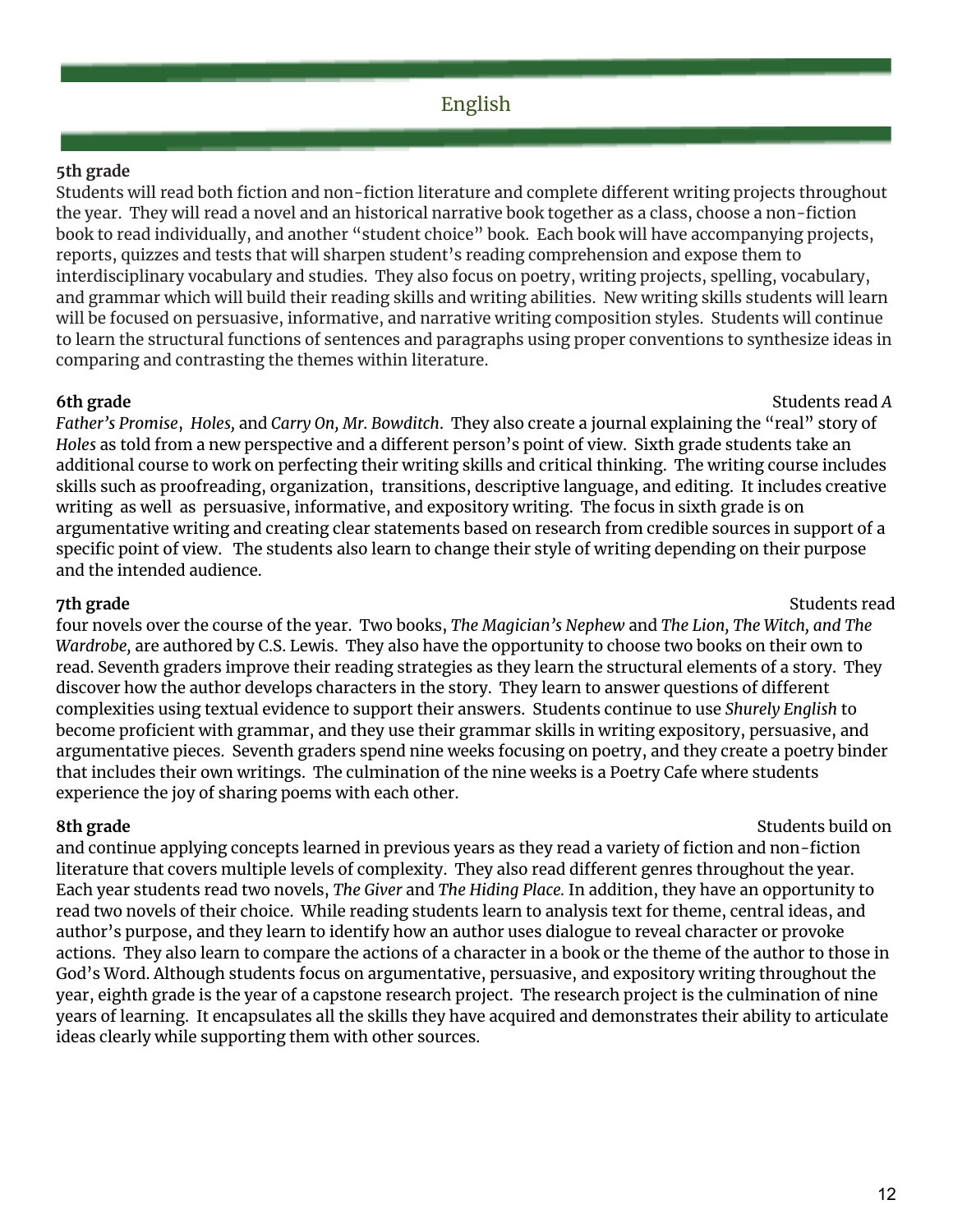# **5th grade**

This course challenges students to become more proficient in their foundations of math, and continue to develop in number sense and computation. Students use manipulatives to build on the mathematical foundations while developing students' understanding of geometry, fractions, decimals, ratios, and measurements. This course aids students in the transition from elementary to secondary math by reviewing previous taught concepts and introducing new ones. Each lesson provides review to continue to gain a more concrete understanding of previously taught concepts. This curriculum leads to the introduction and understanding of algebraic concepts by solving for one-step equations.

#### **Fundamentals of Math**

This course focuses on strengthening students' foundations of math while bridging any gaps of math and it's systems. Students work with whole numbers, fractions, decimals, number theory, and equations, pushing them past memorization and understanding how and why these concepts work. Every chapter contains exercises that apply mathematics to real-life situations that promote critical thinking skills. Students will begin to realize that mathematics will be used daily in their careers as well as in situations outside of the workforce. This curriculum will lay the foundation for higher math in high school and beyond.

#### **Pre-Algebra**

This course lays the foundation for all upper-level mathematics, and forms a connection between concrete and abstract mathematics. Algebraic expressions and linear equations are applied throughout a comprehensive review of operations using integers, fractions, decimals, percents, and radicals. Students will explore relations and functions using equations, tables, and graphs Students become familiar with algebra terminology, reasoning, data analysis, and probability. Chapters on statistics and geometry extend foundational concepts to prepare students for high school courses and beyond. Students are challenged with problem solving using real-life scenarios to realize how math is a daily fixture in our lives.

#### **Algebra 1**

This course presents algebra topics in a logical order with detailed examples that promote student comprehension. Numeric and algebraic expressions are simplified before solving and graphing linear equations, inequalities, and their systems. Polynomials, rational expressions, radicals, and solving rational and quadratic equations are also covered. Special features focus on probability, statistics, historical features, and scriptural connections. This course focuses on combining algebraic concepts with technology and real-world scenarios to grow and develop student comprehension that will provide the understanding for their future mathematical courses.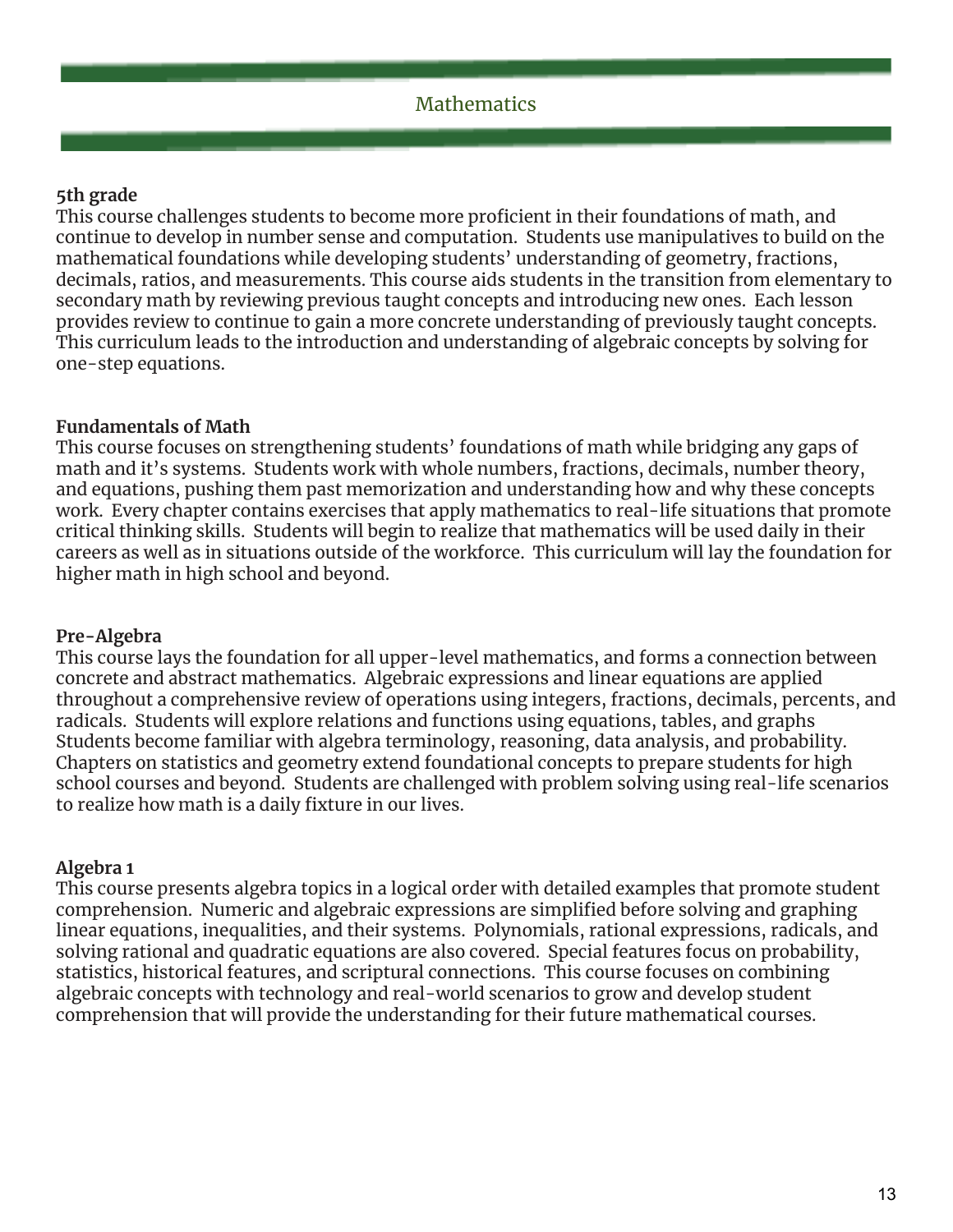# Science

Middle school science covers a wide range of subjects. We have three major goals for our Middle school students: (1) To develop a knowledge of God. God is the creator of all the universe and what we learn in science expands our knowledge of who He is. (2) To encourage Christian growth. We emphasize our stewardship of God's creation and developing Christian character as we work together. (3) To promote scientific literacy. Christians should be at the forefront of scientific knowledge, and among those who love learning about God's creative acts.

# **5th Grade**

Students in 5th grade are using the Bob Jones *Science 5* curriculum. It consists of six units of study. Unit 1 is "Out of the Earth" and covers minerals, rocks, fossils, and dinosaurs. Unit 2 is called "From the Beginning" and talks about matter, energy, and specifically heat. Unit 3 is "Climate" and covers the weather and different biomes. Unit 4 is called, "In Perfect Balance" and teaches about Ecosystems. Unit 5 is called "By Waves of Energy" and is about sound and light. Our last unit, Unit 6, "Inside the Body" teaches about the respiratory system and the circulatory system. Our curriculum is full of ideas for projects and labs, as well as other hands-on activities.

# **6th Grade**

Students in 6th grade are using the Bob Jones *Science 6* curriculum. It also, like 5th grade, has 6 units of study. In Unit 1, called "A Changing Earth", students learn about earthquakes, volcanoes, erosion and natural resources. Unit 2 is "God's Living Creation" and we study cells, classification, plants, and animals. In Unit 3, "Energy in Motion", we delve into some physics and learn about atoms, molecules, electricity and magnetism. Unit 4 takes us into space in "Beyond our Earth" where we zero in on stars and our solar system. In Unit 5, "God's Continuing Plan", we study plant and animal reproduction, heredity and genetics. Our last unit, Unit 6, "Our Intricate Bodies" covers two body systems: the nervous system and the immune system.

# **7th Grade**

Students in the 7th grade are using Prentice Hall's *Science Explorer Grade 7.*

This curriculum starts with six chapters on the human body systems, emphasizing such things as bones, digestion, circulation, respiration and our nerves and senses. Next, we cover several earth science subjects such as plate tectonics, minerals, rocks, mapping the earth, and the oceans. Following these we study a couple of space chapters and finish with three chapters on chemistry.

# **8th Grade**

Students in the 8th grade use Prentice Hall's *Science Explorer Grade 8.* At this level we start with four life science chapters emphasizing cells, heredity and genetics. The next section is made up of three chemistry chapters working with reactions, acids, bases, atoms and bonding (and the periodic table). The last 9 chapters cover various aspects of physics, including work, energy, heat, magnetism and electricity. There are many opportunities for lab work and hands-on activities in 8th grade.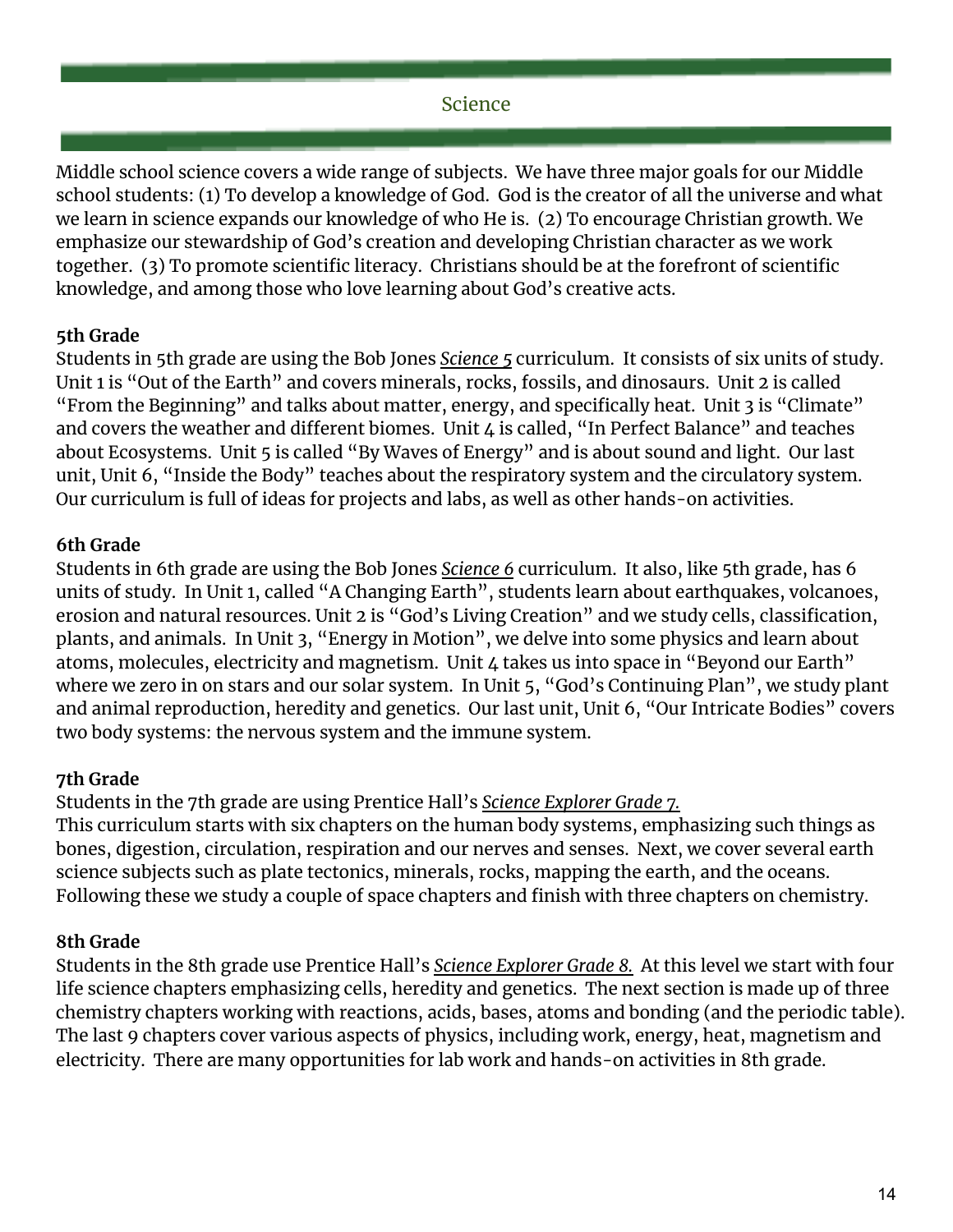# **History**

#### **5th Grade American History**

Students will learn a more concrete timeline of American History. Beginning with the native peoples of North America; students will explore the period before Western (i.e. European) arrival and influence. Specific regional differences will be highlighted as students learn key differences in tribes and cultures of the loosely related Native American peoples. From there, focus will be given to the reasons exploration was required for the peoples of Europe and how North America happened upon accidentally. As English settlers continue to pour into this New World, students will be able to observe a distinct American identity manifest. This identity will hold new values and ideals that separate Americans from their English roots. Students will see how these values transcend space and time as the United States is built as a civilization that becomes a world superpower and a repeated leader in global matters. While a Christian identity was almost synonymous to an American identity in the beginning of America's inception and operation, students will see how the American nation has stepped away from its founding Christian values and ideals with particular events and slowly over time. Skills learned in this course will range from a basic understanding of the American timeline, to analytical reading, more comprehensive writing skills, hands-on learning (projects), familiarity of a (global) map, and a basic understanding that history should not be interpreted with a contemporary (postmodern) lens.

#### **6th Grade World History**

Students will study the formation of human civilization post-Worldwide Flood and how these societies were all built in river valleys or on major rivers of the world. Societal and cultural norms will be studied from civilizations such as Sumer, Egypt, Greece, Rome, Persia, India, MesoAmerica, Byzantium, and covering the indicators of the Middle Ages. The advent of writing, iron smithing, kingdoms, dynasties, democracies, republics, and societal class systems all color world history and students will be expected to grasp a clear overview of each of these concepts. Students will survey the origins of the world, as it was created in 6 days, and then begin an in-depth look at distinct civilizations over time. Those enrolled will see a clear 'rise and fall' of peoples, societies, and governments, but emphasis will be given to the only enduring and forever lasting Kingdom of God. Israel's origins will be given academic attention until the coming of Christ. While the overarching goal is to approach distinct civilizations with its own required study, special attention will be given to the immutable subplot of the Christian message changing the lives of individuals of every tongue, tribe, and nation. Being that this is the case for our purposes, students enrolled in this course will be disciplined twice as hard by having to learn new civilizations and concepts while keeping track of the spread of Christianity. Skills learned in this course will range from analytical reading to comprehensive writing, artifact observation, hands-on learning (projects), distinguishing between primary and secondary sources, familiarity of a global map, and seeing history through the lens of truth.

#### **7th Grade World Studies**

Those enrolled in this course will examine world cultures and the impressions and technologies these distinct, global cultures left behind. Students in this course are to give extensive focus on history outside of North America and what would become the United States of America. Furthermore, students will see the early Church rise through the Roman period and will then step into an ongoing study of world religions. Islam, as pertinent as this religion has become after the events of 9/11, will be given the utmost attention in learning of its origin, spread, and inspiration of militaristic forces from the Middle East and beyond. The reasoning behind such focus on Islam is due to its ever growing presence in our nation's politics (and educational standardized tests) and the geopolitics beyond our country. More on the course as a whole, students will observe how distinct civilizations and cultures thrived or diminished during periods in and related to the Middle Ages, the Renaissance, the Reformation, Colonial Period, Imperial Period, Revolutions, unto the First World War. The 20th century will then be given specific attention as this is the century that is the bloodiest and most deadly century compared to all previous 19 centuries put together. Students will see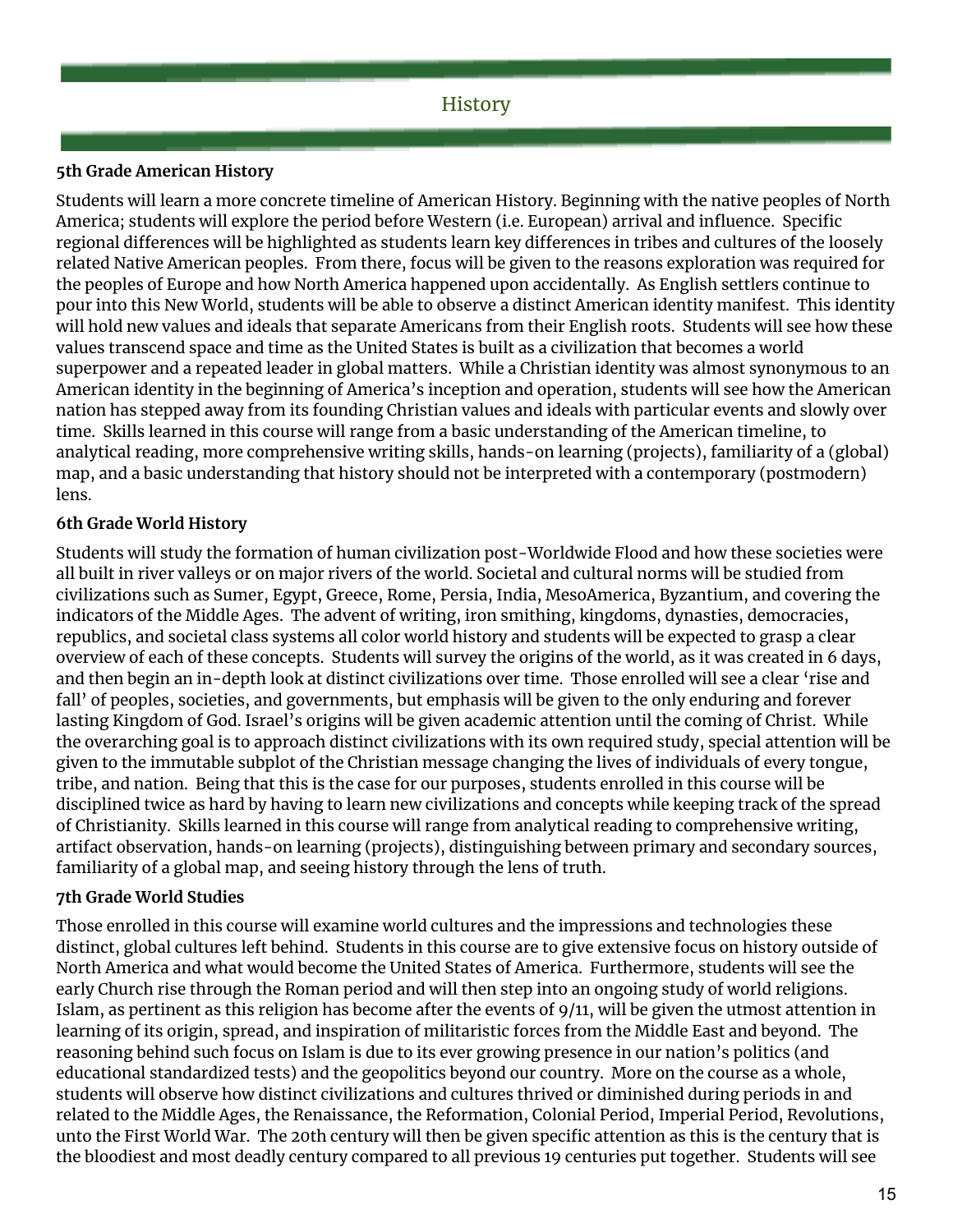that an increase in secularism and deadly progressive ideals relate directly to an increase in bloodshed and lives lost. Students enrolled in this course will become more acquainted with analytical reading, comprehensive writing, individual research, artifact observation, individual/group hands-on learning (projects), critical reception of sources, a global map, and seeing history through the lens of truth.

# **8th Grade The American Republic**

From the onset of this course, students familiarize themselves with 4 specific characteristics that Americans have constantly fought for and admired. These characteristics are freedom, growth, equality, and individualism. Throughout this course, students learn that the foundations of the American nation were forged by observing the sacredness of these 4 characteristics. Students will observe the formulation of the American spirit, the American government, and the voice of the American people from the start by witnessing the arrival of European cultures into North America. From there, depth of detail is given to the colonization process, while noting that America does indeed have Christian origins that are structurally inseparable from the American government, its product. Students will, of course, see the ebb and flow of Americans paying attention to its Christian origins over time. Students will therefore be able to observe cause and effect (causal links) in historical events that were founded on or away from Christian principles and ideas. The anticipated timeline to study and cover in a school year will be from the Age of Exploration through World War II. Those enrolled in this course are expected to flesh out more of the skills given to those younger grades below but at a greater level of detail and critical thinking.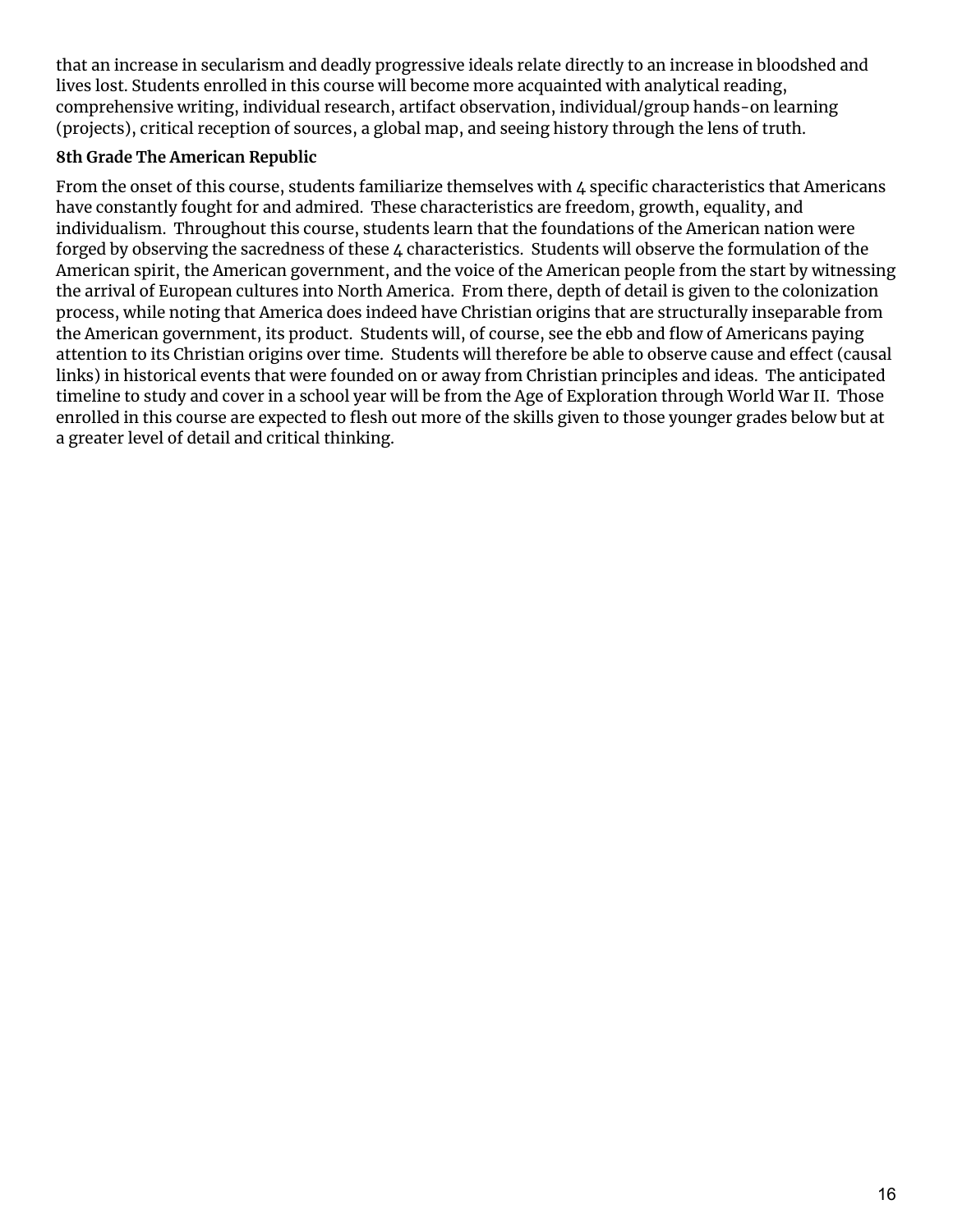#### **5th Grade Bible**

• Middle school students want and need the big picture. Many of them have memorized lessons on bits and pieces of Scripture, but they have no concept of how those pieces fit together. Sometimes they can't tell you whether Noah came before or after Jesus.

This survey course, *Route 66: Travel Through the Bible*, puts the pieces together and, like a road map, gives them an aerial view of God's Word and work. They learn and remember summaries that prepare their minds and hearts for more detailed concepts that will come later. At the same time students who have never studied the Bible get a solid introduction to what it is all about.

• Students become acquainted with the Bible as a whole. Using their road map, they discover how the Bible's divisions relate, the context of each part, what each book is about, and how each fits into God's scheme. They hear the whole story in a short period with continuity.

• A survey study creates curiosity, interest, and excitement. Students find passages that invite them to return to search for buried treasure, to explore caverns of truth and avenues of love, to discover in ancient ruins the example of God's word in action, and to climb mountains of endurance and hope.

• Students grow in confidence as they realize they are studying the Bible all the way through. Having become acquainted with every Bible book, they can read and study any of them without feeling lost.

• Learning basic principles repeated throughout Scripture prepares students for Christian thinking and further Bible interpretation. These principles and a general knowledge of the Bible give balance to their interpretations.

#### **6th grade Bible**

The students in 6th grade Bible use Positive Action text on students beginning to gain the tools in growing in spiritual maturity through the book Dynamic Christian Living. Students will gain an understanding of introductory to Christian doctrine, including salvation, the study of the Bible, and the power of prayer. Students will learn how to live out their love for God and share Him with others. 6th Graders will be tested on scripture memorization, along with learning how to take some notes and study as they are led into the importance and beauty of Christian faithfulness, and how that comes about by "hiding God's Word in our hearts". The goal of this class is to help students better understand the beauty of obedience, and in what practical ways we are called to be obedient.

#### **7th grade Bible**

The students in 7th grade Bible use Summit Ministries text on worldviews called Understanding the Faith. This text is used for the purpose of students learning to better understand the beliefs of the Christian faith, learn what the Bible is and is not (along with how to apply it) and how God's grand narrative describes who God is and how it can help us better understand our place, calling and role within our part of God's story. 7th Graders will be tested on scripture memorization, along with learning how to take notes and study as they are lead into the importance of thinking Christianly, and how that comes about by "hiding God's Word in our hearts". The goal of this class is to help students in fulfilling the greatest commandment in learning to "love God with all their minds…".

#### **8th grade Bible**

The students in 8th grade Bible use Summit Ministries text on worldviews called Understanding the Times. It is a comparison of six worldviews: Christianity, Islam, Secularism, Marxism, New Age, and Postmodernism. The approach is to study these six worldviews from the perspective of 10 disciplines: Theology, Philosophy,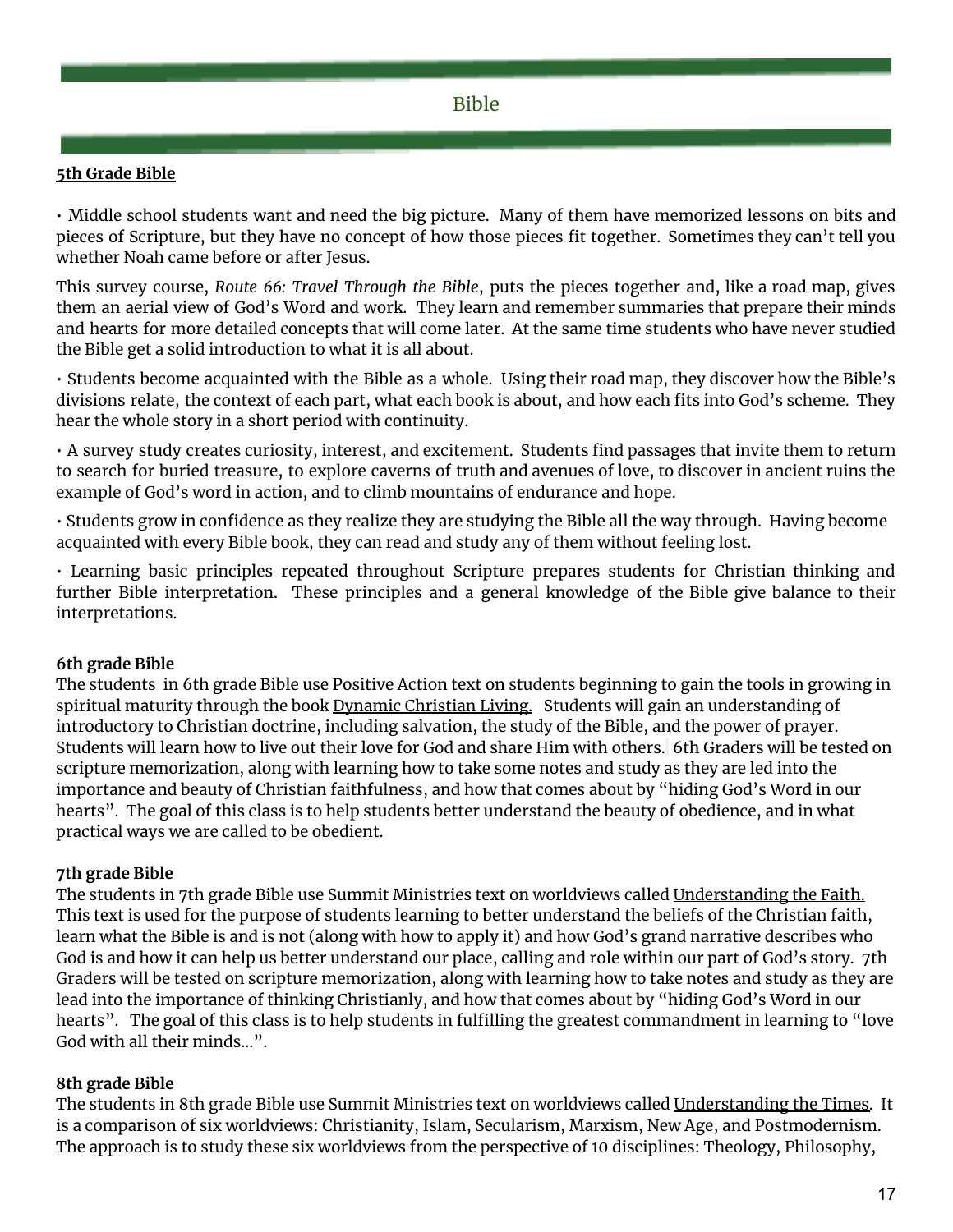Ethics, Biology, Sociology, Psychology, Law, Politics, Economics, and History. In addition to the text, the 8th graders also memorize approximately 45 Bible verses or passages. These are cumulative, meaning we keep reviewing all of them all year long and use them once a week in a quiz much like Bible Bowl. The goal of this class is to prepare our 8th graders to understand and stand against false worldviews that they will meet in high school and college.

# **Chapel**

Students will have chapel on Friday mornings, and it will consist of worship and a speaker. We try to get local youth pastors and those in ministry to speak to our students so they can see what else is going on in the world around them. There are also many different denominations at MCA, but we preach and share about salvation through Jesus Christ. When it comes to denomination issues, we share with the kids that they should speak with their parents or youth pastor.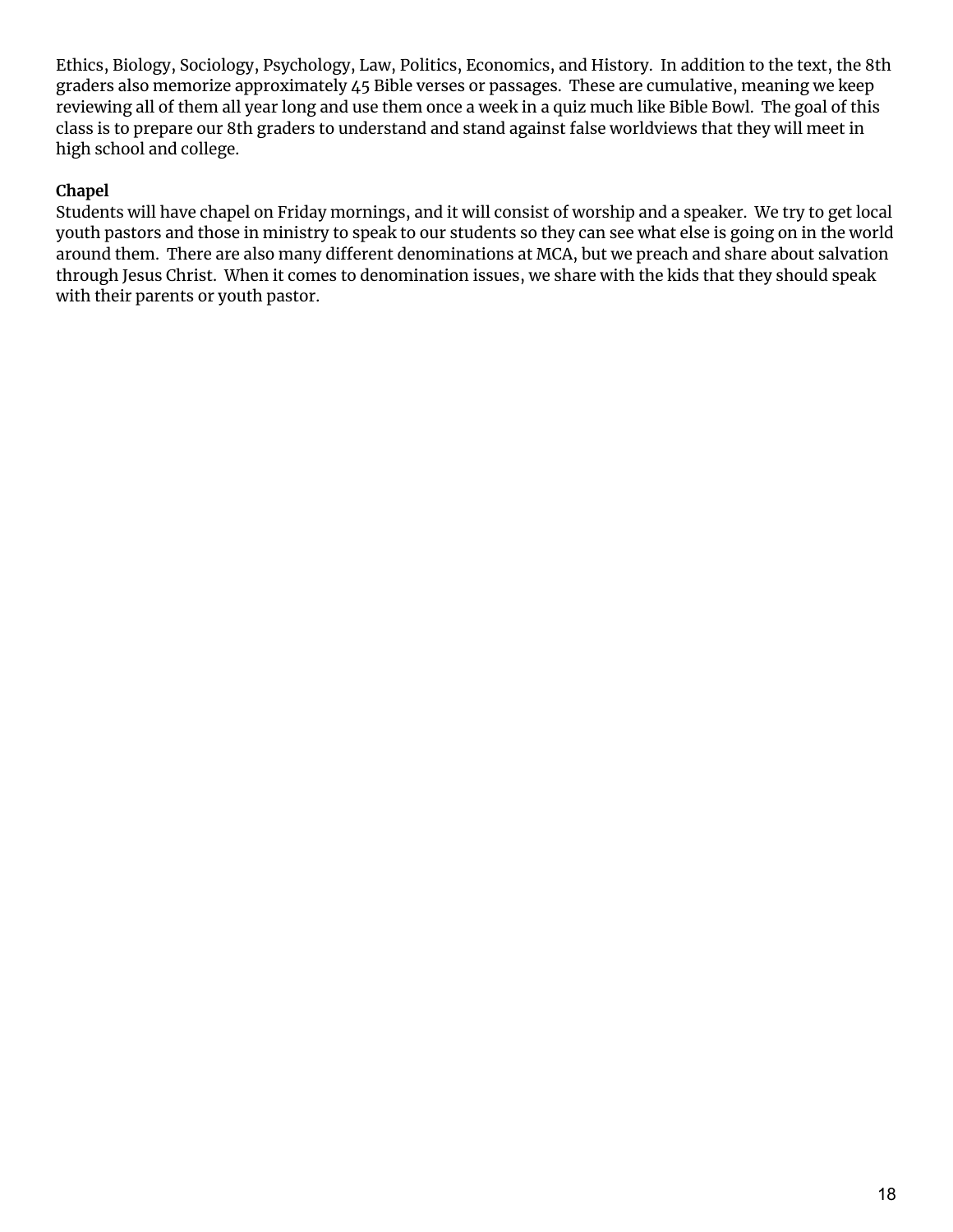# Spanish

John 3:16 tells us *"For God so loved the world that he gave his one and only son…"* We firmly believe in the importance of students learning the Spanish language in hopes that this skill will eventually lead more people to the Lord. Knowing Spanish will also be an advantage when traveling to do missionary work for the Lord. Spanish is a fun and interactive subject taught, beginning in Kindergarten. We feel it is very important to introduce our students to the Spanish language and culture at an early age. Spanish class is taught accordingly with each grade level. Students participate in enjoyable activities which develop communicative competence in listening, speaking, reading, and writing the Spanish language. The intent is that language acquisition is a positive, non-threatening process. During class, we play interactive games which help develop and retain vocabulary. Also, students listen and sing songs. The interactive Smartboard is also frequently used helping students visually and physically connect with Spanish through technology. We understand that learning a new language is a gradual progression.

| <b>THEME</b>         | SPANISH VOCABULARY 7TH GRADE                                | <b>GRAMMAR</b>                            |
|----------------------|-------------------------------------------------------------|-------------------------------------------|
|                      | Greetings<br>$\bullet$                                      | The Spanish alphabet<br>$\bullet$         |
|                      | Introductions<br>$\bullet$                                  |                                           |
| ¡Hola!               | Saying where you are from<br>$\bullet$                      |                                           |
| (Hil)                | Numbers from 0-31 and exchanging phone numbers<br>$\bullet$ |                                           |
|                      | Days of the week<br>$\bullet$                               |                                           |
|                      | The weather<br>$\bullet$                                    |                                           |
|                      | Classroom phrases<br>$\bullet$                              |                                           |
|                      | After-school activities<br>$\bullet$                        | Subject pronouns and ser<br>$\bullet$     |
| Un rato con los      | Snack foods and beverages<br>$\bullet$                      | Gustar with an infinitive<br>$\bullet$    |
| amigos.              | Describing yourself and others<br>$\bullet$                 | Definite and indefinite articles          |
| A time with friends. |                                                             | Noun-adjective agreement<br>$\bullet$     |
| Part I ; Vamos a la  | Daily schedules<br>$\bullet$                                | The verb tener<br>$\bullet$               |
| escuela!             | Telling time<br>$\bullet$                                   | Present tense of -ar verbs                |
| (Somos estudiantes)  | Numbers 31 to 100<br>$\bullet$                              |                                           |
| Go to school!        |                                                             |                                           |
|                      |                                                             |                                           |
| (We are students)    |                                                             |                                           |
| <b>THEME</b>         | SPANISH VOCABULARY 8TH GRADE                                | <b>GRAMMAR</b>                            |
| Part II ; Vamos a la | Describing classes<br>$\bullet$                             | The verb estar<br>$\bullet$               |
| escuela!             | Describing location<br>$\bullet$                            | The verb ir                               |
| (En la escuela)      | Expressing feelings<br>$\bullet$                            |                                           |
| Go to school!        |                                                             |                                           |
| (At school)          |                                                             |                                           |
|                      | Meals and food<br>$\bullet$                                 | Gustar with nouns<br>$\bullet$            |
| Comer en familia     | Asking questions<br>$\bullet$                               | Present tense of -er and -ir<br>$\bullet$ |
| Eat with family      | Family<br>$\bullet$                                         | Possessive adjectives<br>$\bullet$        |
|                      | Giving dates<br>$\bullet$                                   | Comparatives<br>$\bullet$                 |
|                      | Numbers from 200 to 1,000,000<br>$\bullet$                  |                                           |
|                      | Clothing; Shopping<br>$\bullet$                             | Stem-changing verbs: e→ie<br>$\bullet$    |
| En el centro         | Places and events<br>$\bullet$                              | Direct object pronouns<br>$\bullet$       |
| (At the mall)        | Getting around town<br>$\bullet$                            | Stem-changing verbs: $o \rightarrow ue$   |
|                      | In a restaurant<br>$\bullet$                                | Stem-changing verbs: $e \rightarrow i$    |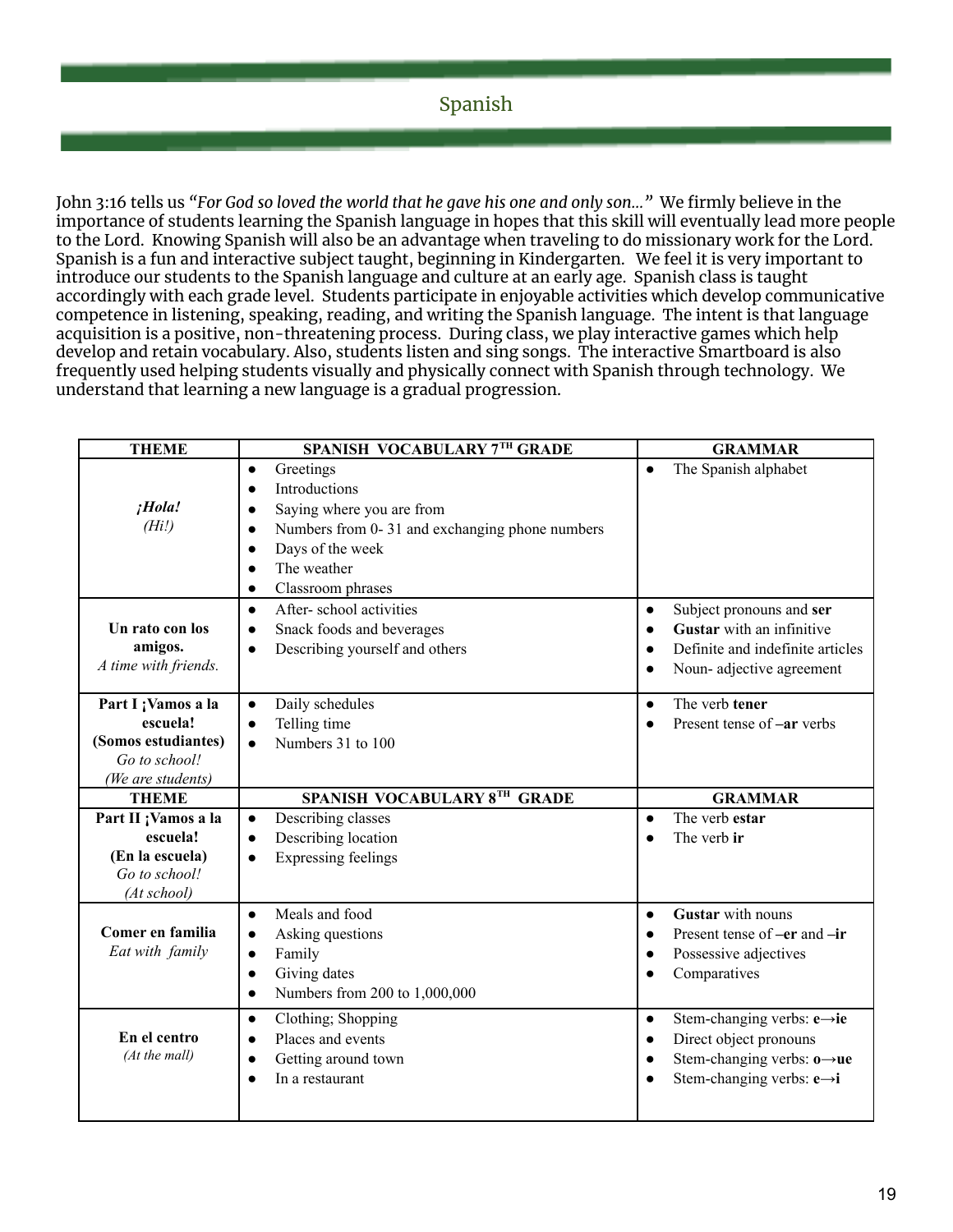# **Art**

Students are offered a wonderful curriculum that includes the elements and principles of art. They will discover different artists in art history. Students will also collaborate and work together on several school projects.

'Meet the Masters' is an Art program that introduces students to the Master Artists and their styles. We will be working with a different artist each month. As we study an artist we will watch slides and study their lives and work. This allows students to gain an understanding and appreciation for the artist's life and how his or her experiences influenced their art. We will also learn about such things as texture, line, color, balance, shape and value. Students will have the opportunity to practice these things and then apply them to a project that uses the style of the Master Artist being studied.

# **Band**

Music is learned through instruments and the band is taught twice a week. The band will perform in our Christmas and Spring concert along with options for chapel band.

# **Music**

Music education is important to the development of the students. Students in grades K-4th will receive instruction in music appreciation, singing, and theory. Recorders will be a part of the spring music program for students in grades 3rd and 4th respectively. Students in grades 5th-8th may choose one of the following: band, choir, praise band, or drama. Students participating in band will have instrument selection and rental completed during the first week of school. The music teacher will be responsible for informing the administration and teachers of all scheduled performances. The music department will be responsible for providing all musical programs.

#### **Drama**

Students will explore the art of acting in drama class, from individual performance to group skits and plays. The drama students will put on a play every fall, and perform skits and human videos during chapel.

# **Performing Arts and Choir**

Students in this class will learn a range of subjects in regards to music and musical performance. Each day students will learn proper singing techniques, music theory, rhythmic and vocal sight reading.

# **Technology**

# **5th Grade Technology**

5th Grade students will begin the year by taking a baseline keyboarding test to set goals for improvement throughout the year. All assignments and tasks will be posted on an online platform and all classwork will be submitted online. Digital citizenship and responsibility is reviewed from previous years and MLA formatting, quality research, writing papers, and citing sources become increasingly important. New terms such as "accuracy", "relevance", "appropriateness", "comprehensiveness", "bias", and "formulas" are used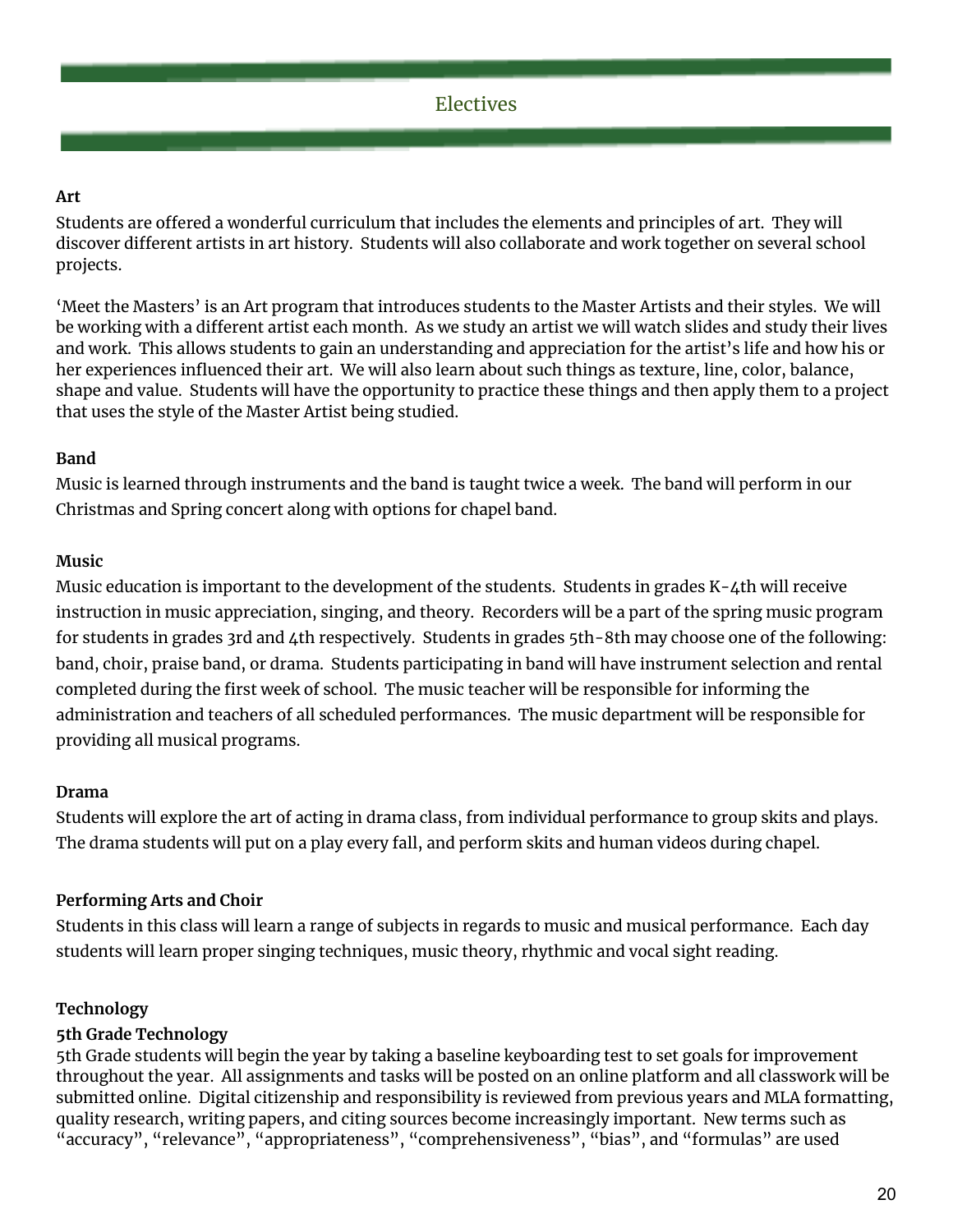conversationally. Students will begin to learn visual programming languages, digital storytelling, and collecting and presenting data.

### **Advanced Tech- Online and Marketplace**

Middle school students begin by learning appropriate online safety, responsibility, and citizenship including copyright, licensing, and fair use principles. All within the context of marketing strategies, they will discuss and design their own digital brands and build and publish a website based around a given theme. They will design printed promotional material and video advertising for use by a local organization.

### **Advanced Tech- Coding, Mechanics, and Engineering**

Middle school students will be offered to learn basic visual programming languages and textual coding to accomplish a task. Robotics and digital engineering are both used to teach computational thinking and abstraction. Programming and group collaboration are emphasized to assist in troubleshooting, critical thinking, decomposition, and analysis.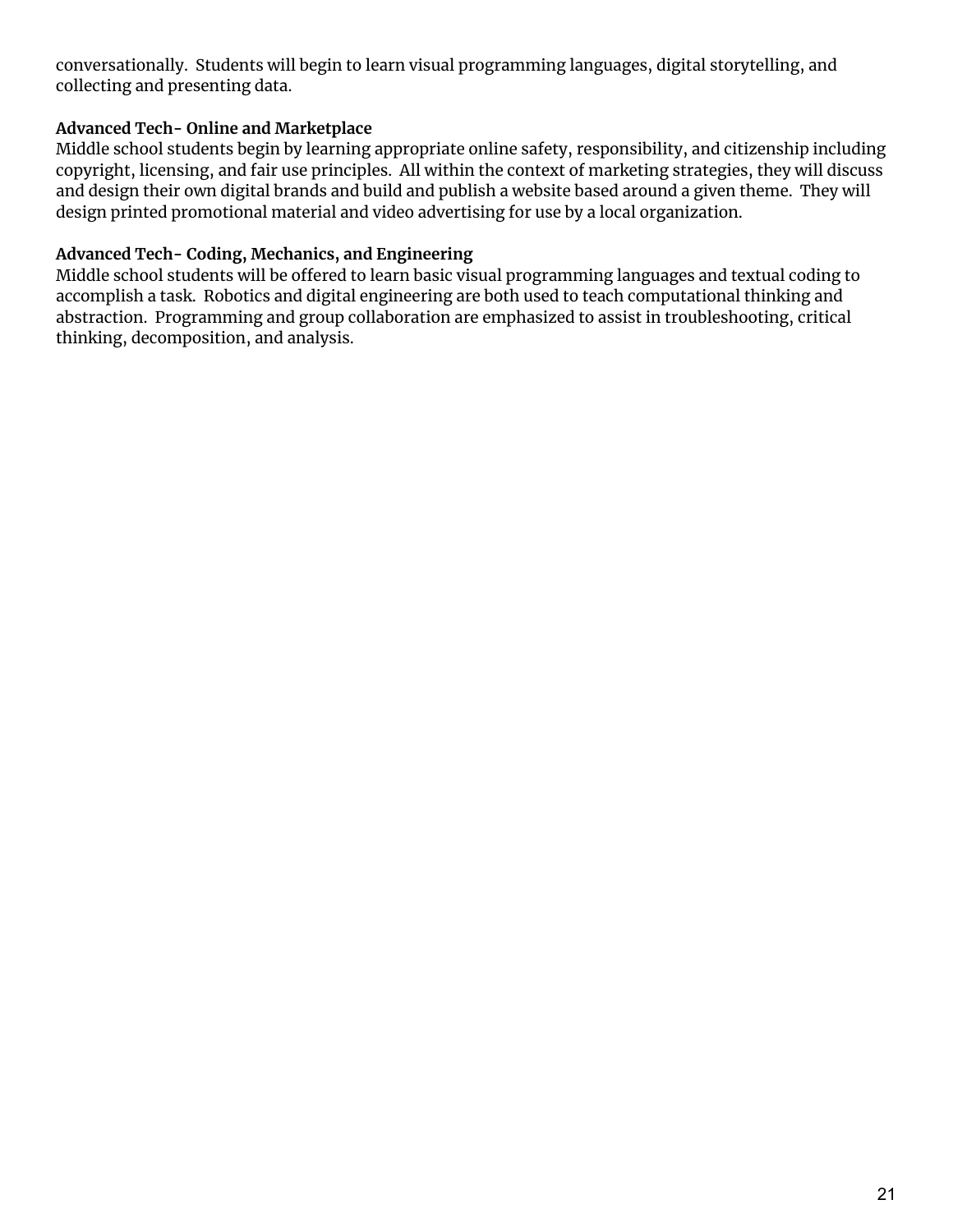# High School Courses

MCA will be adding 11th grade next year. I want to share with you what high school is going to look like at MCA. I understand that it will start small, and as it grows, we will be able to pick up more fine arts and athletic programs for our students to get involved.

#### **Diploma**

CORE 40 (Indiana college diploma track) CORE 40 Honors Diploma

**8th grade** High School Accredited Courses: Biology, PE, Spanish I, Algebra I

| <u>9th grade</u>                      |                         |
|---------------------------------------|-------------------------|
| Geometry or Algebra I                 | Spanish I or II         |
| World History                         | P.E./Career Exploration |
| Biology/Chemistry                     | <b>Bible</b>            |
| English 9                             | Elective/Study Hall     |
| <u>10th grade</u>                     |                         |
| Algebra II                            | Spanish II or III       |
| U.S. History                          | <b>Bible</b>            |
| Chemistry                             | Health/PSAT Prep        |
| English 10                            | <b>Elective Course</b>  |
| 11th grade                            |                         |
| Pre-Cal or Geometry                   | Spanish III/IV          |
| Dual Credit History -- 3 credit hours |                         |
| Dual Credit English -- 3 credit hours | <b>Bible</b>            |

Physics **Elective Course** 

Start of Career Path is an option - Ben Davis - Area 31

#### **12th grade: Course options**

Calculus/ Pre-Calculus Bible Government/Econ Anatomy Dual Credit English - 3 credits Internships Dual Credit Communications - 3 credits Ben Davis Area 31 Dual Credit Psychology - 3 credits College Prep/Dave Ramsey Finance Class Dual Credit Finite Math - 3 credits Spanish IV/V

#### **Elective Courses**

Drama, Choir, Programming, Band, Art, Yearbook, Web design, and I am working on others. These will be semester classes.

#### **Online Courses**

Taylor University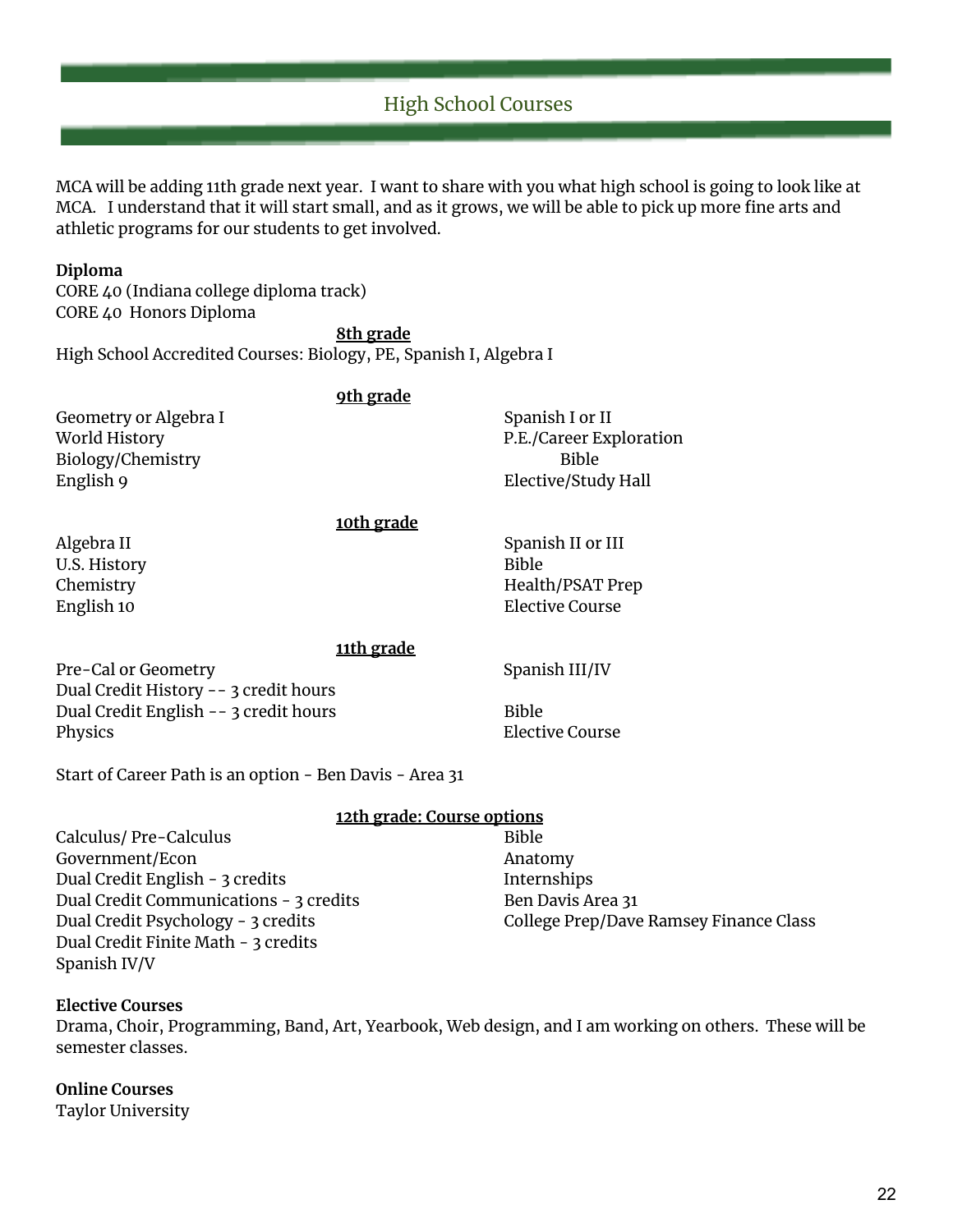# Extra-Curricular Activities

#### **Athletics**

MCA normally has multiple teams per sport: 5th/6th grade, 7th/8th grade, JV, & Varsity teams

#### **Fall**

Cross Country -- CoEd Soccer Volleyball

#### **Winter**

Boys basketball Girls Basketball **Cheerleading** 

### **Spring**

**Track** Baseball **Softball Golf** 

### **Clubs**

National Honor Society Spanish Club Robotics Club - competes Student Council Community Service

#### **Activities**

- Service Activities **No. 2018** Weekly Chapel Mentorships **Eagles** Soccer Club Educational Trips **Academic Awards Academic Awards** National Honor Society
- Prom Spiritual Emphasis Days Internships **Summer Sports Activities**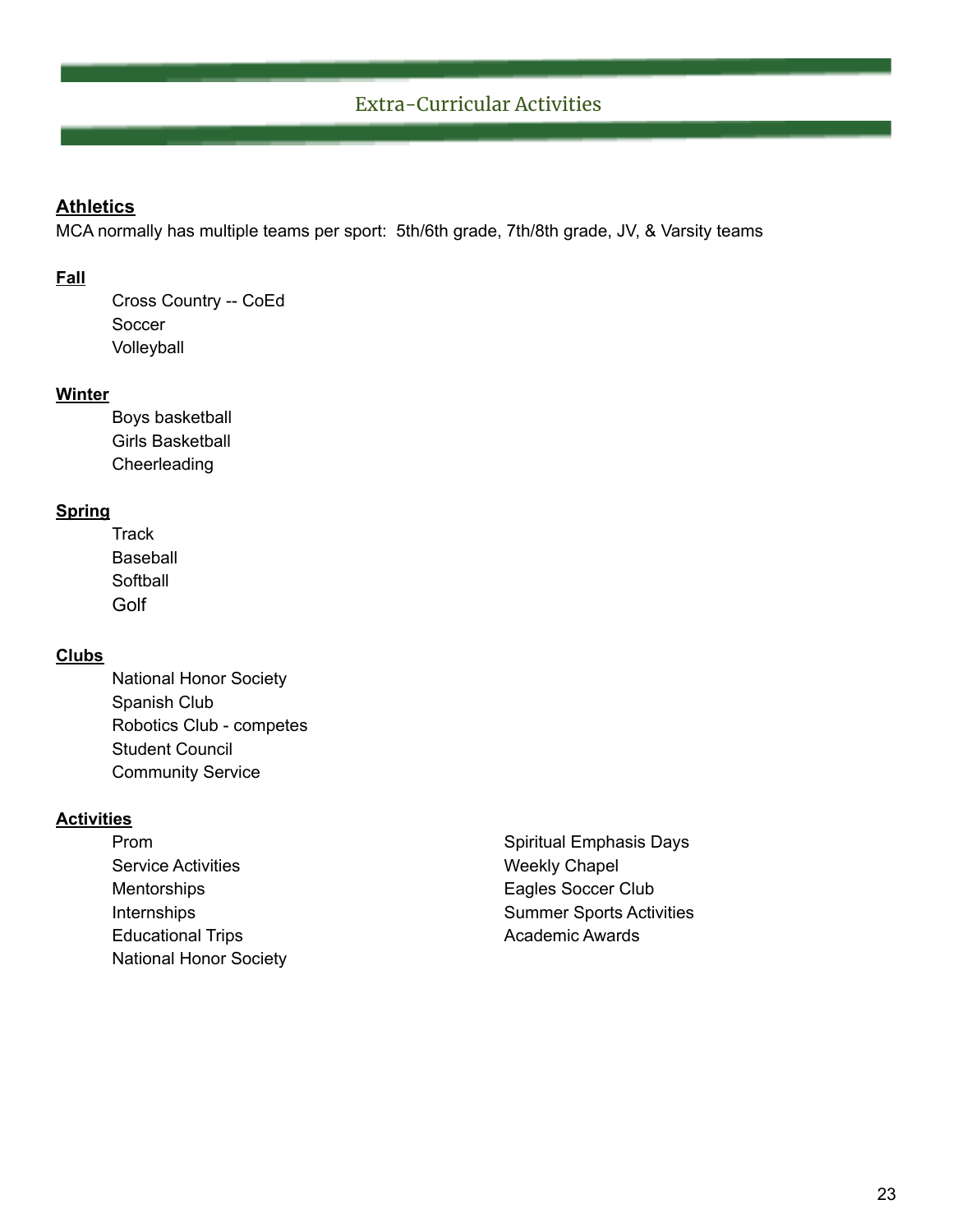# Grading Scale

| Letter Grade | Percentage Points |
|--------------|-------------------|
| A+           | 100               |
| A            | $93 - 99$         |
| A-           | $90 - 92$         |
| B+           | $87 - 89$         |
| B            | $83 - 86$         |
| B-           | $80 - 82$         |
| $C+$         | $77 - 79$         |
| C            | $73 - 76$         |
| $C-$         | $70 - 72$         |
| D+           | $67 - 69$         |
| D            | 63-66             |
| I) –         | 60-62             |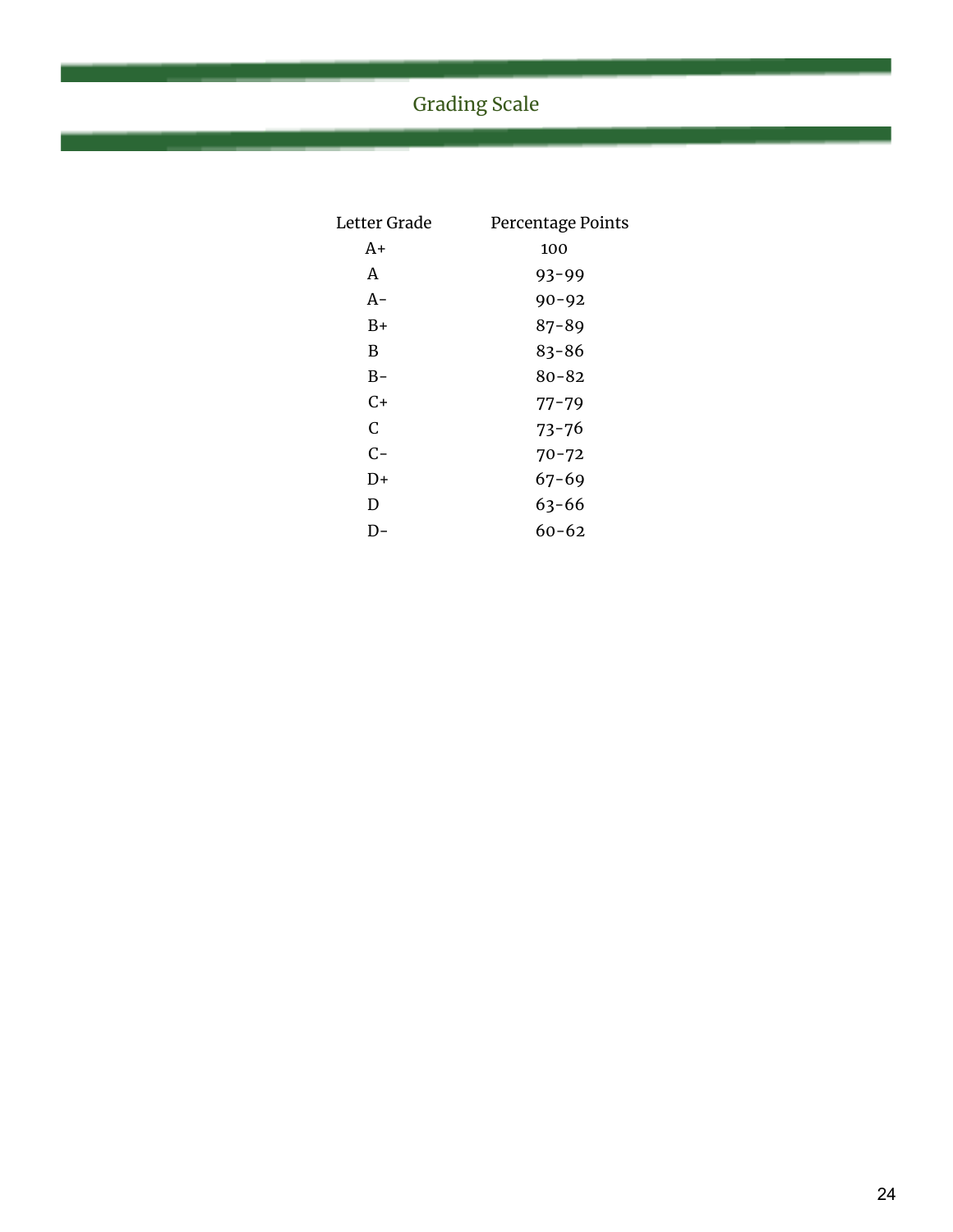# Discipline

#### **PARENT'S RESPONSIBILITY**

The first responsibility of guiding children in areas of moral, spiritual, emotional, and social development is delegated to the parents by God. (Eph. 6:4; Deut. 6:5-7)

The divine order or command is set forth in 1 Cor. 11:3 and Eph. 6:1, where we find that "the head of every man is Christ; and the head of the woman is the man; and the head of Christ is God", and "Children, obey your parents in the Lord; for this is right." Children must be guided to recognize this divine chain of command and accept instructions given by parents who, in turn, give an account to God for the instruction of their children. God has given the responsibility to parents not only to train their children to obey them, but also to understand that each individual is responsible directly to God for his actions, attitudes, and performance at full potential.

Since the parents are really the first and prime influence in guiding children in these areas, it is of utmost importance that they accept and carry out their responsibilities fully.

#### **SCHOOL'S RESPONSIBILITY**

The school must build and develop from the foundation laid by the parents, guiding the child according to Biblical principles. In this sense the Christian school becomes a supporting influence to the home. Thus, without the foundation established in the home, and regardless of the school's diligent efforts, it is unable to adequately guide the child.

#### P**HILOSOPHY OF BIBLICAL DISCIPLINE**

The ultimate goal for a Christian school, and thus for the process of discipline, is to develop a student who is wise: one who sees life from God's point of view. Our approach to discipline should be based upon the fruit of wisdom. (James 3:17; 1 Thess. 2:7-8)

A Christian school must have a philosophy of discipline based on the Scriptures. Some guidelines as we build toward such a goal are:

- 1. Discipline has moral content. The foundation is our amenability to God and the revelation of His standard of righteous conduct. It is both positive and negative.
- 2. Christian love is at the heart of all discipline. Correction and chastening is an essential part of this firmness in love. They must be balanced. Firmness minus love becomes harsh; whereas love without firmness is sentimentality or brings about compromise. Both errors produce problems instead of solving them.
- 3. The responsibility and authority to discipline comes from God. A teacher stands in "loco parentis" that is, in the parents' stead. He has the same God-given authority they have.
- 4. All discipline is designed to show the child his sinful nature and lead him to submit himself to God's will. We must be aware of "holding God over his head," thus making him unconsciously dislike Him.
- 5. Practical helps are found in the Bible; e.g., Proverbs, Hebrews 12, God dealing with Israel, etc.
- 6. As a Christian school, whenever we find it necessary to discipline the young people, it is imperative that we try to teach them a spiritual lesson through it. Obviously, this involves a prayer time before and after discipline has been administered.
- 7. Students with continual discipline problems will face progressively firmer discipline until the behavior changes.

#### **BASIS FOR REQUIRING OBEDIENCE**

Required obedience is based upon the Bible. God says that children should obey their parents and others in places of authority. The following texts emphasize this:

"Children obey your parents in all things; for this is well-pleasing unto the Lord." (Col. 3:20)

"Let every soul be subject unto the higher powers." (Rom. 13:1a)

"Obey them that have the rule over you." (Heb. 13:17a)

Students should see us adults living under the authority that God has placed over us. Obedience to authority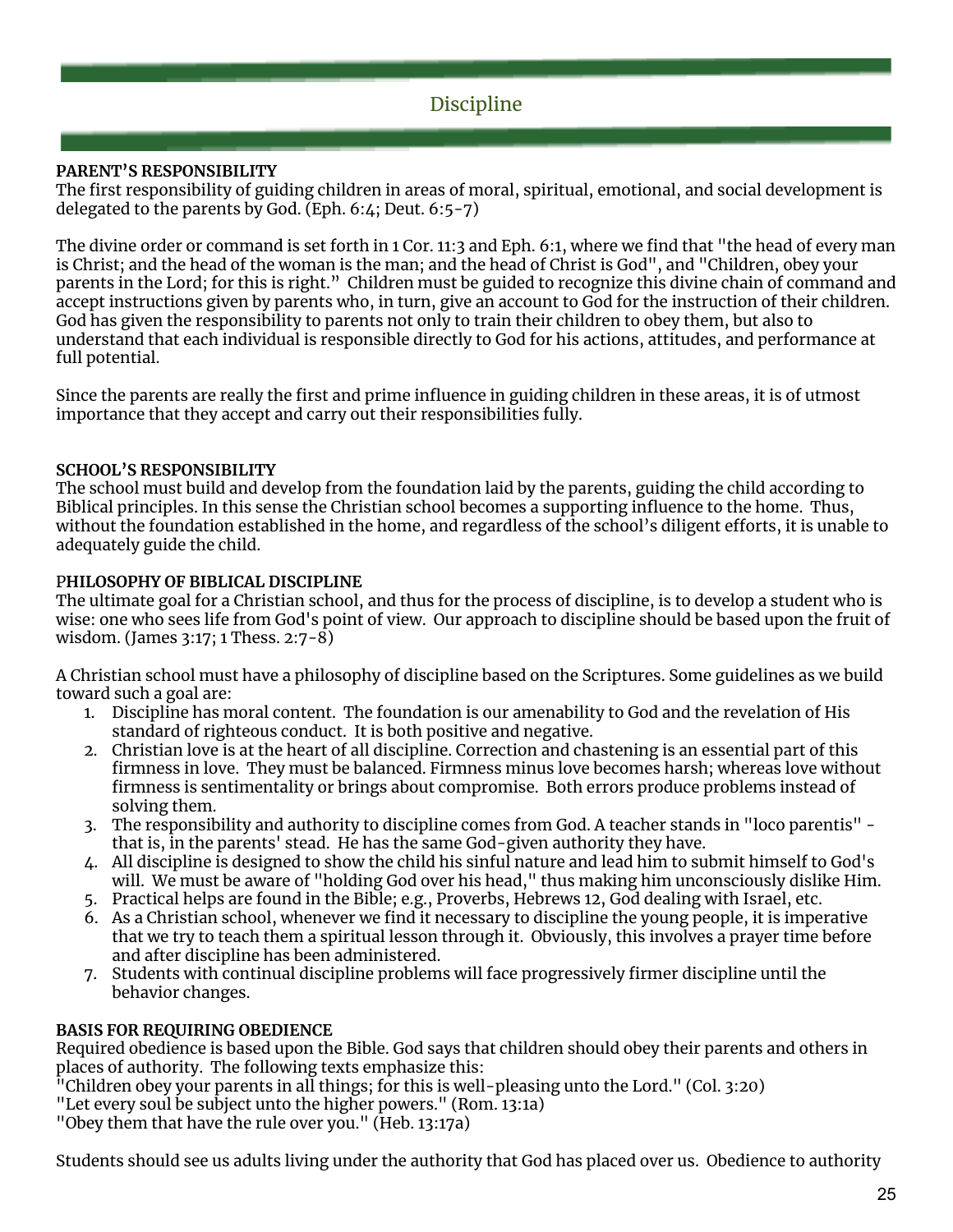is not for children only but parents are to train their children to be obedient. Obedient children are a required qualification for a deacon in the church (1 Tim. 3:4, 5). Although the Christian school is not the church, if the school is to be strong, individuals nominated for service on the Board or Faculty should fulfill the requirements listed in 1 Tim. 3.

#### **MORAL CONDUCT POLICY**

"Therefore everyone who hears these words of mine and puts them into practice is like a wise man who built his house on the rock." – Matthew 7:24 NIV

The conduct of each MCA student should be morally clean and honoring to our Lord Jesus Christ and is expected 24/7/365. While the discipline policy is designed to cover most issues, there may be other behavior that needs to be addressed throughout the year. The Administrator will deal with these as well as any other issues. Students' compliance with the moral conduct policy demonstrates honor and respect for authorities, as well as respect for each other.

During out of school activities such as after P.T.F. meetings, programs, etc., the students are under direct supervision of the parents unless the school provides supervision. Students on all occasions are expected to act within the principles of representing their families and the school but also our Lord. Major discipline problems at after school activities, e.g., P.T.F. meetings will be dealt with in a conference with the family/ies, students, and school officials.

#### **DRUG ABUSE**

We believe that any non-medical involvement (i.e. consumption, procurement, provision) with controlled substances, or material generally acknowledged as being harmful to an individual's physical, spiritual, or psychological health is inconsistent with the Christian lifestyle. Although Scripture does not speak directly to the problem of drug abuse, it does instruct individuals in the maintenance of healthful lifestyles and avoidance of harmful indulgences and excesses.

Furthermore, since drug involvement is specifically defined and prohibited under Indiana and Federal Criminal Laws, its avoidance is implied by the Biblical injunctive to be subject to our governmental authorities. As a matter of policy, Mooresville Christian Academy will investigate fully any incident suggesting drug involvement on the part of students, faculty, staff, or parents. Confirmation of drug abuse as defined above will be reported to the appropriate legal authorities, and will subject the individual(s) involved to immediate disciplinary review by the school.

#### **BULLYING POLICY**

"*Bullying*" means systematically and chronically inflicting physical hurt or psychological distress on one or more students or employees. It is further defined as: unwanted purposeful written, verbal, nonverbal, or physical behavior, including but not limited to any threatening, insulting, or dehumanizing gesture, by an adult or student, that has the potential to create an intimidating, hostile, or offensive educational environment or cause long term damage; cause discomfort or humiliation; or unreasonably interfere with the individual's school performance or participation, is carried out repeatedly and is often characterized by an imbalance of power. Bullying may involve, but is not limited to:

- 1. unwanted teasing
- 2. threatening
- 3. intimidating
- 4. stalking
- 5. cyberstalking
- 6. cyberbullying
- 7. physical violence
- 8. theft
- 9. sexual, religious, or racial harassment
- 10. public humiliation
- 11. destruction of school or personal property
- 12. social exclusion, including incitement and/or coercion
- 13. rumor or spreading of falsehoods

MCA does not tolerate these types of behaviors and instances will be dealt with accordingly.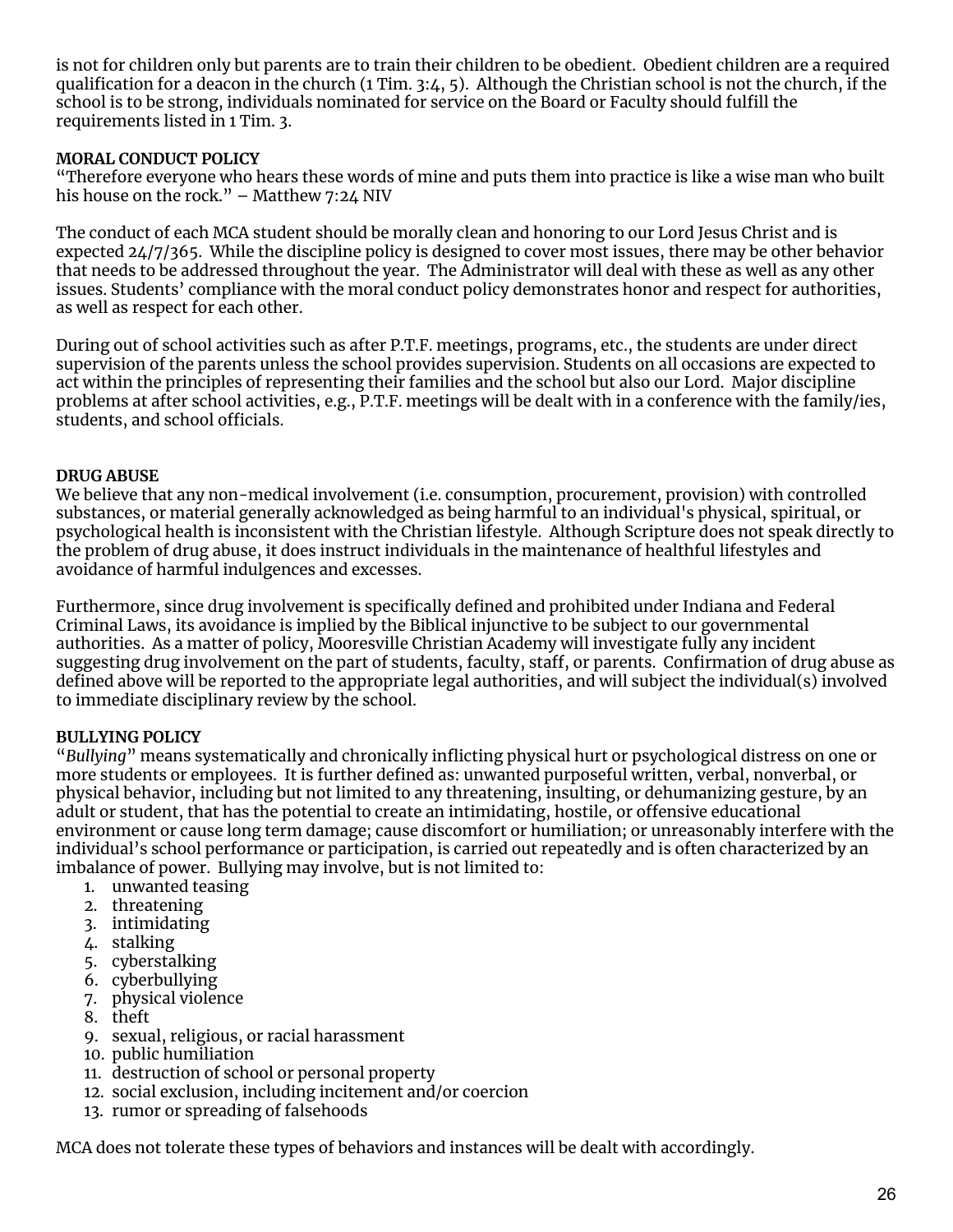#### **SCHOOL BUILDING RULES**

While at school and while en route to and from school, the students will be expected to obey the following rules:

- 1. Students must show respect for and obey all teachers, staff members, and adult volunteers.
- 2. Running in the hallways or on the stairs is strictly prohibited.
- 3. Walk to the right down the stairs and in the halls.
- 4. Pupils leaving the classroom should go directly to the appointed place and return without delay.
- 5. Students should not be allowed to disturb other classrooms at any time.
- 6. Loud noises are prohibited.
- 7. Littering is prohibited. Students are expected to help maintain the facilities.
- 8. No writing on desks, walls, etc. is acceptable.

Repeated violations of the above may result in detentions or suspension (in-school or out-of-school).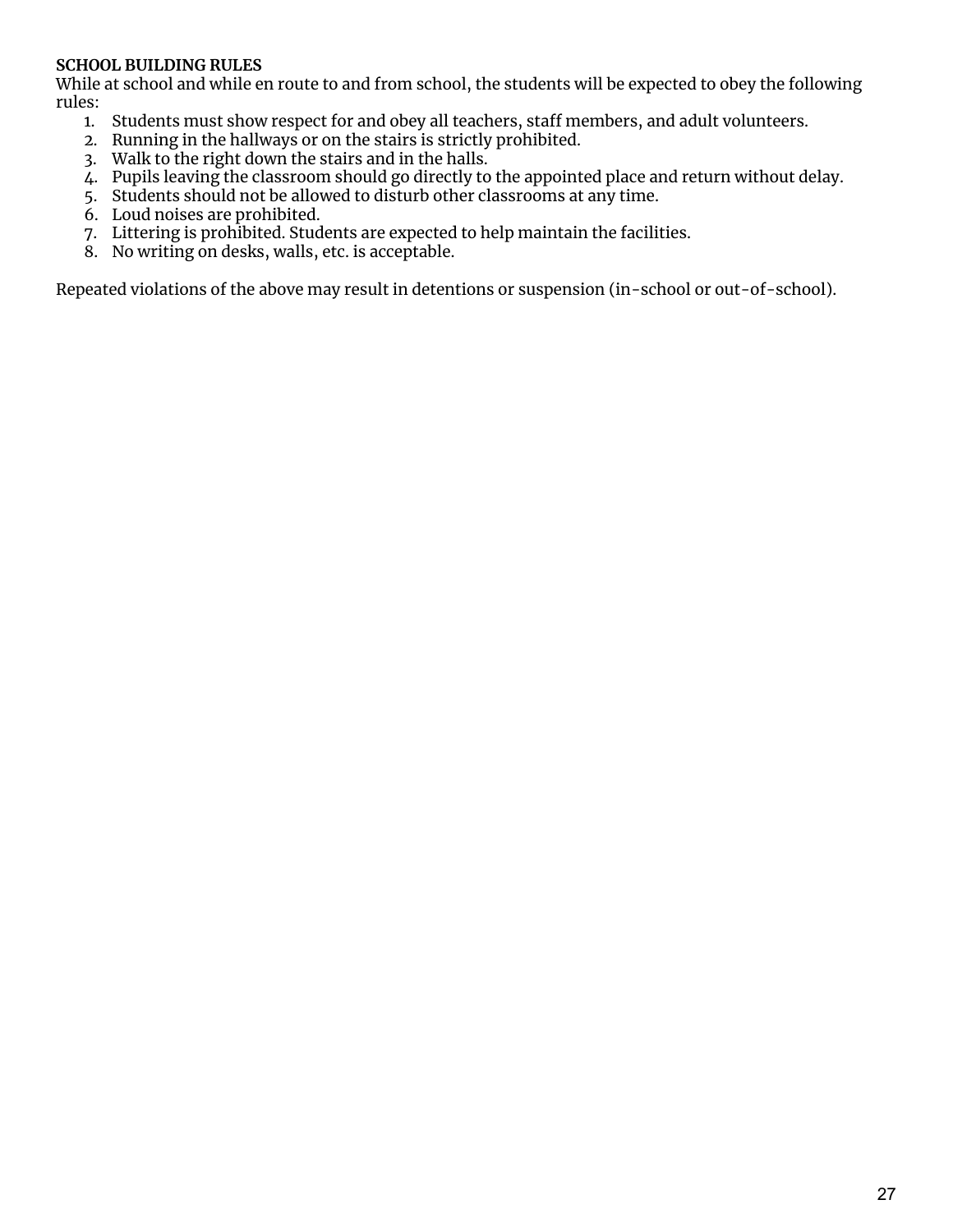# Dress Code- Preschool and Elementary

#### **Shirts**

**Accepted styles:** T-shirts, sweaters, sweatshirts, collared shirts, dress shirts **Clarifications:** NOT form fitting-- strive for modesty, Undershirts/camis may be worn underneath but should not be the primary clothing, No skin should be showing when bending over or extending the arm, No sleeveless shirts, No band t-shirts, derogatory terms or slogans, illegal substances, inappropriate language or crude gestures, does NOT have to be tucked into pants, if a female student wears leggings then all shirts/dresses must cover the students bottom

# **Pants/Shorts/Capris**

**Accepted styles:** Jeans, Slacks, Leggings, Athletic shorts and pants **Clarifications:** No holes, frays, or rips that show any skin, all shorts must be knee length measuring to the top of the knee

# **Dresses/Skirts/Jumpers**

**Accepted styles:** Any modest style **Clarifications:** All dresses or skirts must be knee length if there are no leggings worn. If leggings are worn then the dress must cover the bottom of the student

#### **Footwear**

**Accepted styles:** Athletic shoes, Dress shoes, Sandals for GIRLS **Clarifications:** All students must wear athletic shoes on days they have P.E., Girls are allowed to wear sandals with backs, Boys must wear shoes with a back, No roller shoes

# **Jackets/Sweaters/Outerwear**

**Accepted styles:** Hoodies, Zip ups, modest sweaters over approved shirt **Clarifications:** No trench coats, All coats must remain hung up during the school day, Hoods must remain down

# **Hairstyles**

**Accepted styles:** Neat and clean, If dyed it must be a natural color, No extreme styles **Clarifications:** For BOYS the length of hair should be no longer than top of the collar and must be neat and clean

# **Body Art and Piercings**

**Accepted styles:** Girls only may wear appropriate earrings in their ears **Clarifications:** No body piercings of any kind for boys, No body piercings except for ears for girls, No ear gauges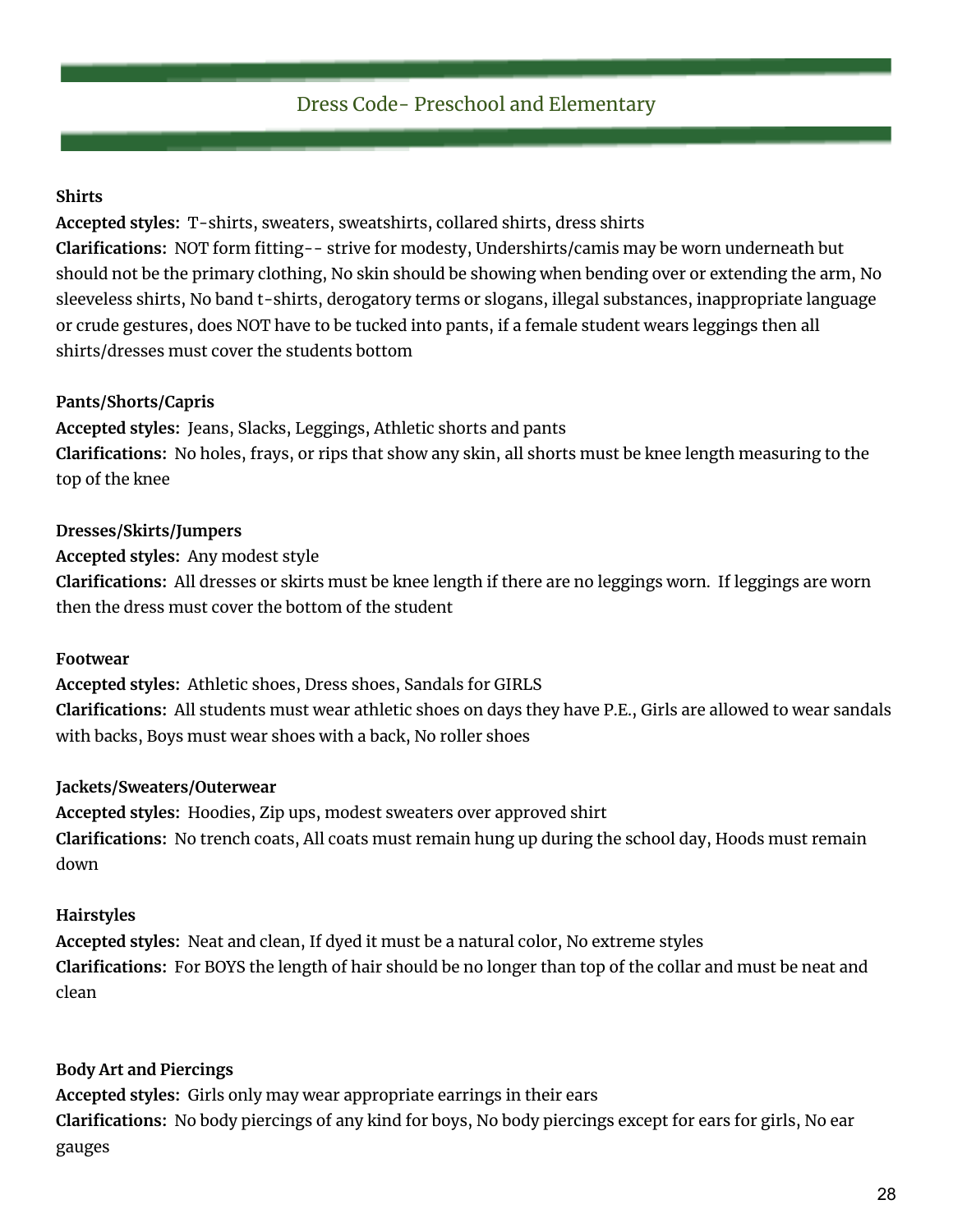# Dress Code - Intermediate/Jr. High/High School

#### **Shirts**

**Accepted styles:** T-shirts, Sweaters, Sweatshirts, Collared shirts, Dress shirts **Clarifications:** NOT form fitting--striving for modesty, Undershirts/camis may be worn underneath but should not be the primary clothing, No spaghetti strap shirts, or anything that would make bra straps easily visible, When bending over or extending the arms, no skin should be showing, no sleeveless shirts, no apparent cleavage, no band t-shirts, no derogatory terms or slogans, no illegal substances, no inappropriate language or crude gestures, does NOT have to be tucked into pants

#### **Pants/Shorts/Capris**

**Accepted styles:** Jeans, Slacks , Knee length or longer, Dress shorts or shorts with belt loops **Clarifications:** Modest cut & fit--not tight fitting through hips or on legs, Not overly baggy, No holes, frays, or rips that show ANY skin, No athletic gear, athletic shorts, sweatpants or pajamas. Remember, modesty is what we are striving for, not what can we get away with

#### **Dresses/Skirts/Jumpers**

#### **Accepted styles:** Any modest style

**Clarifications:** All items must be knee length or longer while standing up, If leggings or tights may be worn under skirts as long as the skirts are no more than 2" above the bend in the knee, No leggings or yoga pants allowed except under dresses or skirts

#### **Footwear**

**Acceptable styles:** Athletic shoes, Dress shoes, Sandals with backs, Shoes with backs **Clarifications:** Laces must be tied, All students must have athletic shoes on days where they have PE, No beachwear, slippers or athletic slides, No roller shoes

#### **Jackets/Sweaters/Outerwear**

**Acceptable styles:** Hoodies and zip ups, Modest sweaters over approved shirt **Clarifications:** No trench coats, All coats must remain in locker during school day, Hoods must remain down

#### **Hairstyles**

**Acceptable styles:** Neat and Clean, If dyed, must be a natural color, No extreme styles **Clarifications:** BOYS' Length of hair should be no longer than the top of the collar and must be out of his face, It must be neat, clean, and well kept

#### **Body Art and piercings**

**Acceptable styles:** Girls ONLY may wear appropriate earrings **Clarifications:** No tattoos, ear gauges, body piercings, or ear piercings for boys.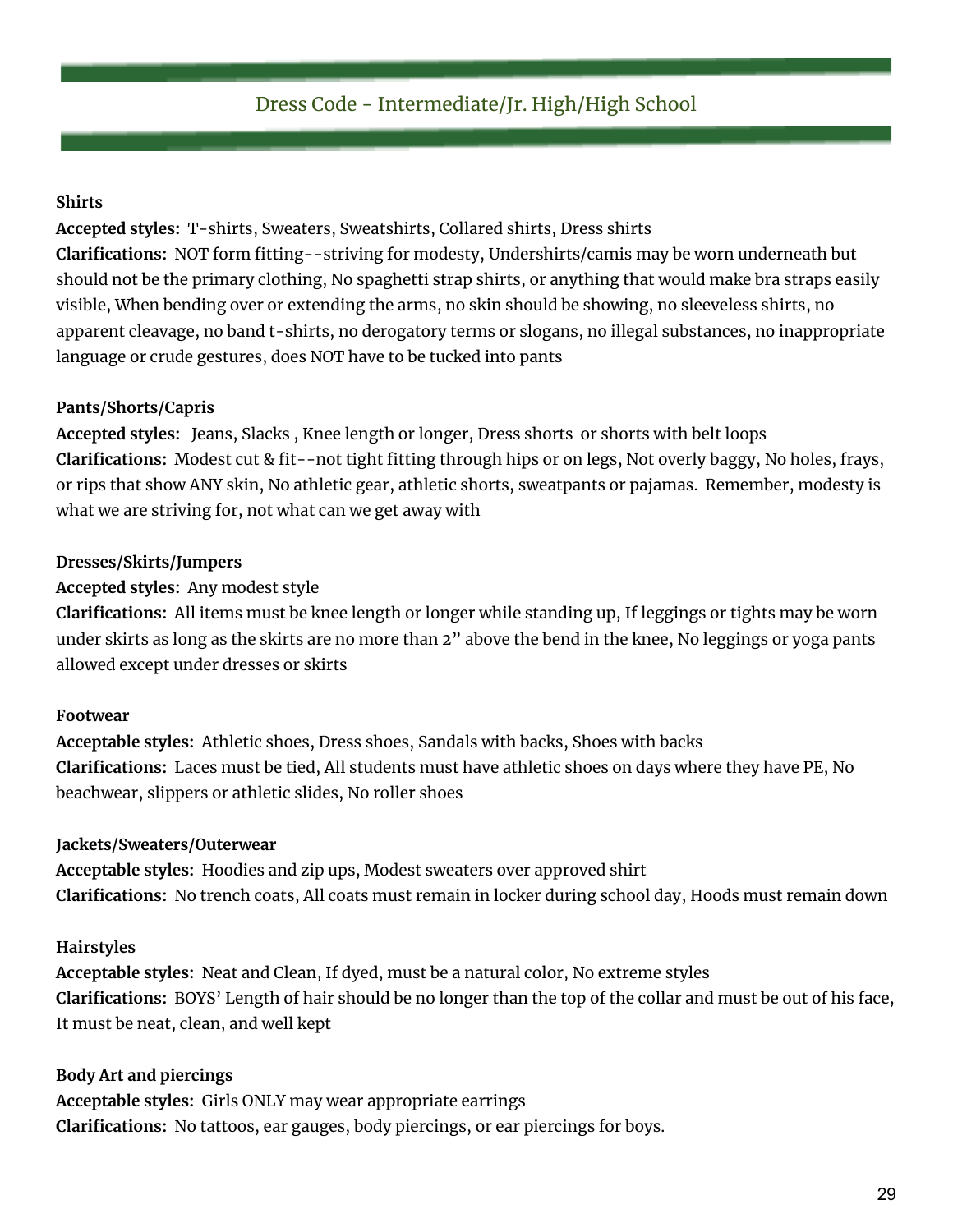# Arrival Times/Dismissal

### **Preschool**

**Full day students:** Class begins at 8:30 and students are to be dropped off at the front of the building. School dismisses at 3:00 and students are to be picked up around the back of the building.

**Half day student**: Class begins at 8:30 and students are to be dropped off at the front of the building. School dismisses at 11:30 and students are to be picked up at the front of the building.

#### **Kindergarten/Preschool**

**Drop off:** Class begins at 8:15 and students can be dropped off at the front of the building, beginning at 7:45 **Pick up:** School dismisses at 3:00 and students can be picked up around the back of the building.

# **1st/2nd/3rd/4th Grade**

**Drop off:** Class begins at 8:15 and students can be dropped of at the front of the building, beginning at 7:45 **Pick up:** School dismisses at 3:00 and students can be picked up at the front of the building.

# **Intermediate/Jr. High/High School**

**Drop off:** Class begins at 8:15 and students can be dropped off at the front of the building **Pick up:** School dismisses at 3:15 and students can be picked up at the front of the building.